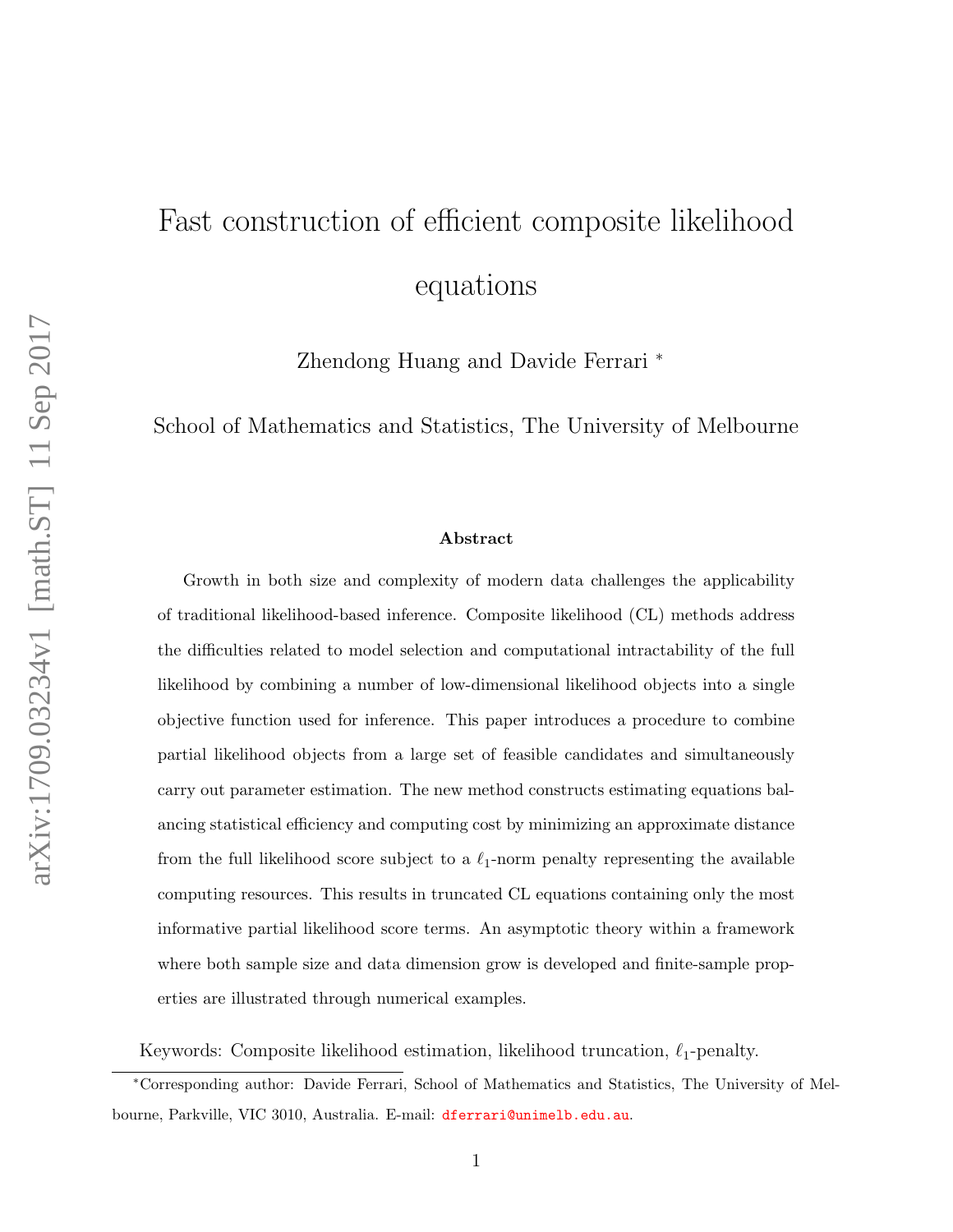## 1 Introduction

Since the idea of likelihood was fully developed by [Fisher](#page-32-0) [\(1922\)](#page-32-0), likelihood-based inference has played a role of paramount importance in statistics. The complexity of modern data, however, poses nontrivial challenges to traditional likelihood methods. One issue is related to model selection, since the full likelihood function can be difficult or impossible to specify in complex multivariate problems. Another difficulty concerns computing and the necessity to obtain inferences quickly. These challenges have motivated the development of composite likelihood (CL) methods, which avoid intractable full likelihoods by compounding a set of low-dimensional likelihood objects. [Besag](#page-31-0) [\(1974\)](#page-31-0) pioneered CL inference in the context of spatial data; [Lindsay](#page-32-1) [\(1988\)](#page-32-1) developed CL inference in its generality. Due to its flexible framework and established theory, the CL framework has become a popular tool in many areas of applied statistics; see [Varin et al.](#page-33-0) [\(2011\)](#page-33-0) for an overview of CL inference and common applications.

Consider *n* independent observations on the  $d \times 1$  random vector  $X = (X_1, \ldots, X_d)^T$ with pdf in the parametric family  $\{f(x; \theta), x \in \mathcal{X}, \theta \in \Theta \subseteq \mathbb{R}^p\}$ , where  $\theta^* \in \Theta$  denotes the true parameter. In this paper, we are mainly concerned with large data sets where both the data dimension d and the sample size n are large. Given i.i.d. observations  $X^{(1)}, \ldots, X^{(n)}$  on X, we write  $E_{F_n}(g) = n^{-1} \sum_{i \leq n} g(X^{(i)})$  for the empirical mean of the function g, where  $F_n(x) = n^{-1} \sum_{i \leq n} I(X^{(i)} \leq x)$  is the empirical cdf, and use  $E(g)$ to denote its expected value. The operator " $\nabla$ " denotes differentiation with respect to  $\theta$ . In the CL setting, the maximum likelihood score  $u^{ML}(\cdot,\theta) = \nabla \log f(\cdot,\theta)$  and the associated estimating equations  $E_{F_n}u^{ML}(\theta) = 0$  are intractable due to difficulties in computing or specifying the full d-dimensional density  $f(\cdot; \theta)$ . Suppose, however, that one can obtain m tractable pdfs  $f_1(s_1; \theta), \ldots, f_m(s_m; \theta)$  for sub-vectors  $S_1, \ldots, S_m$  of X, where each  $S_j$  has dimension much smaller than  $d$ . For example,  $S_1$  could represent a single element of X like  $X_1$ , a variable pair like  $(X_1, X_2)$ , or a conditional sub-vector like  $(X_1, X_2)|X_1$ . Typically, the total number of sub-models  $m$  grows quickly with  $d$ ; for instance, taking all variable pairs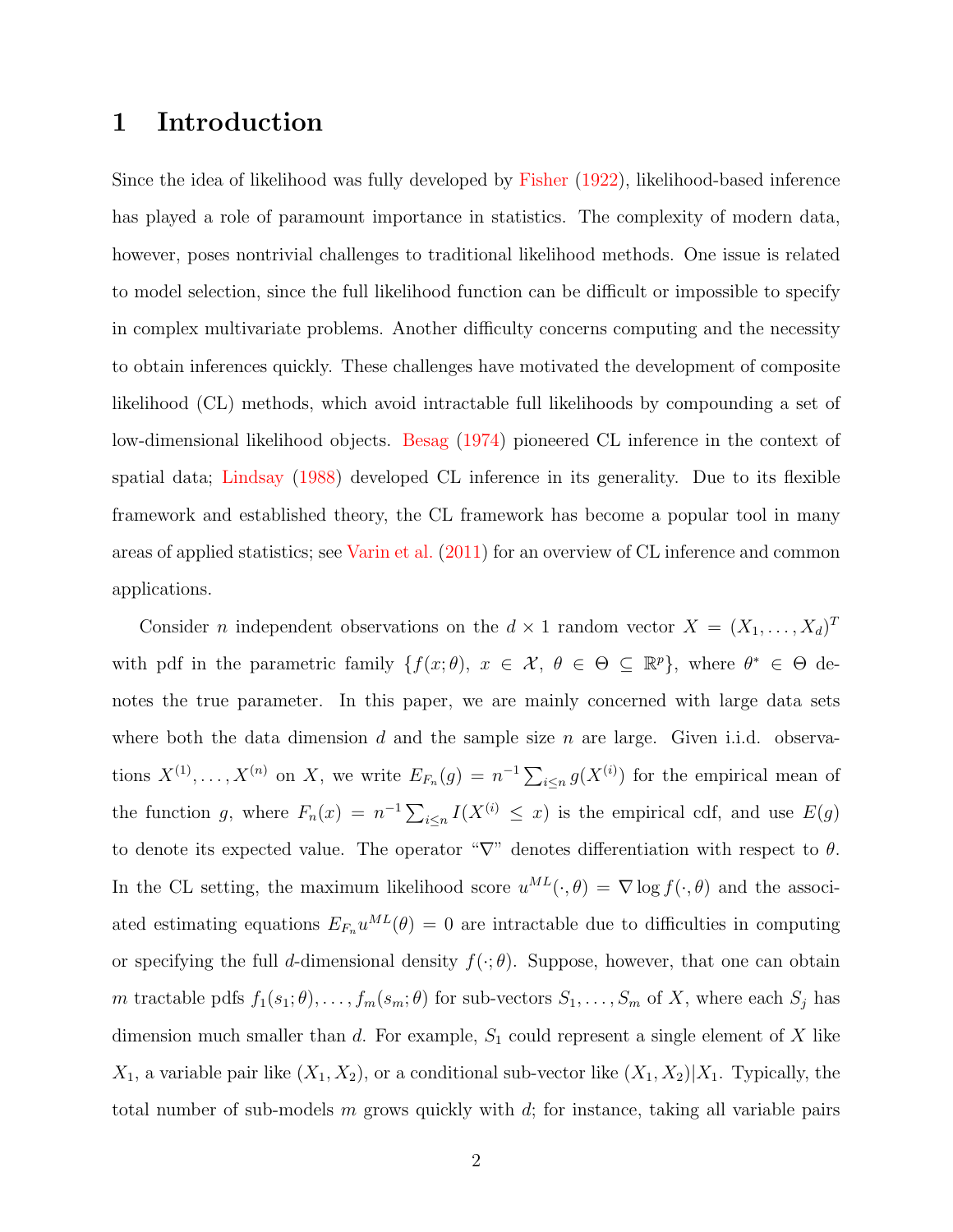in X results in  $m = d(d-1)/2$  candidate sub-likelihoods. The specific choice for the set of pdfs  $\{f_j, j = 1, \ldots, m\}$  is sometimes referred to as CL design [\(Lindsay et al.,](#page-33-1) [2011\)](#page-33-1) and is typically specified by the practitioner . For simplicity, here the CL design is treated as given, and we assume  $f_1 = \cdots = f_m$ , as it is often the case in applications.

We focus on the maximum composite likelihood estimator (MCLE),  $\hat{\theta}(w)$ , defined as the solution to the CL estimating equations

<span id="page-2-0"></span>
$$
0 = E_{F_n}[u(\theta, w)] = E_{F_n}[w_1u_1(\theta) + \dots + w_mu_m(\theta)],
$$
\n(1)

where  $u_j(\cdot, \theta) = \nabla \log \{f_j(\cdot; \theta)\}\$ is the *j*th partial score (sub-likelihood score) associated with the jth subset  $S_j$  of X. Here  $w \in \mathbb{R}^m$  is a given vector of coefficients to be determined, which we refer to as composition rule. In addition to well-known computational advantages compared to MLE and flexible modeling, the MCLE enjoys first-order properties analogous to those of the maximum likelihood estimator (MLE). Since the partial scores commonly define unbiased estimating equations (i.e.  $Eu_j(\theta) = 0$  at  $\theta = \theta^*$ , for all  $1 \leq j \leq m$ ), the CL score  $u(\theta, w)$  in [\(1\)](#page-2-0) is also unbiased, a property leading to consistency of  $\widehat{\theta}(w)$ . Unfortunately, the MCLE does not have the same second-order properties as the MLE since the asymptotic variance of  $\hat{\theta}(w)$  is generally different from the inverse of Fisher information  $-E[\nabla u^{ML}(\theta^*)],$ with the two coinciding only in special families of models.

The choice of the composition rule  $w$  is crucial in determining both efficiency and computing cost associated with  $\widehat{\theta}(w)$ . Established theory of unbiased estimating equations prescribes to find w so to minimize the asymptotic variance of  $\hat{\theta}(w)$  [\(Heyde,](#page-32-2) [2008,](#page-32-2) Chapter 2), given by the inverse of the  $p \times p$  Godambe information matrix

$$
\mathcal{G}(\theta, w) = E\{\nabla u(\theta, w)\} \text{ var } \{u(\theta, w)\}^{-1} E\{\nabla u(\theta, w)\}.
$$
\n(2)

Although theoretically appealing, this is a notoriously difficult task due the well-known instability of common estimators of the term var  $\{u(\theta, w)\}\$ in  $\mathcal{G}(\theta, w)$  [\(Lindsay et al.,](#page-33-1) [2011\)](#page-33-1).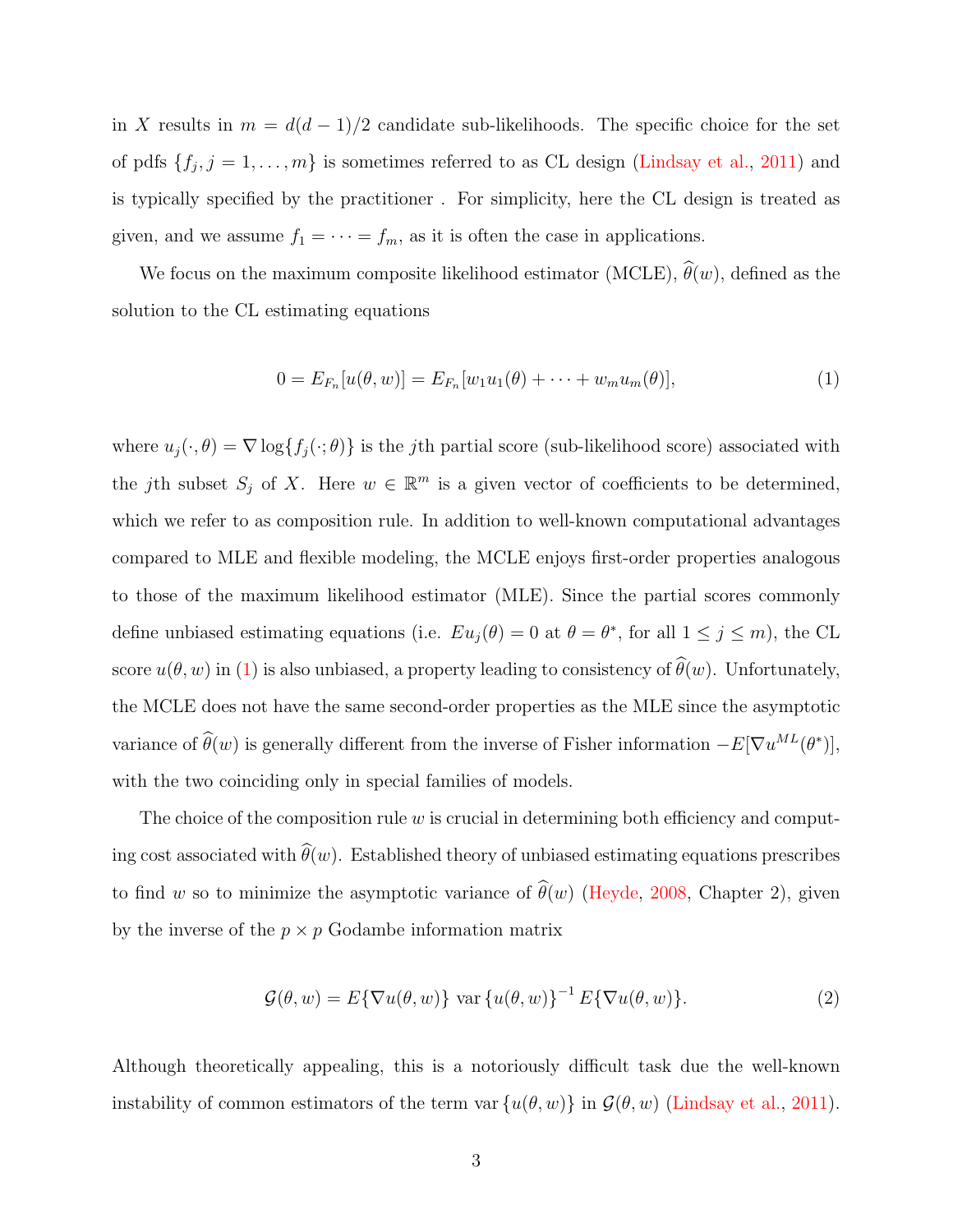On the other hand, the common practice of retaining all terms in [\(1\)](#page-2-0) by choosing fixed  $w_j \neq 0$  for all  $j \geq 1$  (e.g.  $w_j = 1, j \geq 1$ ) is undesirable from both computational and statistical efficiency perspectives, especially when the partial scores  $u_j$  exhibit pronounced correlation. [Cox and Reid](#page-32-3) [\(2004\)](#page-32-3) discuss the detrimental effect caused by the presence of many correlated scores on the variance of  $\hat{\theta}(w)$  when n is small compared to m in pairwise likelihood estimation. In the most serious case where the correlation between scores is overwhelming, keeping all the terms in [\(1\)](#page-2-0) may lead to lack of consistency for the implied MCLE  $\widehat{\theta}(w)$ .

Motivated by the above considerations, we introduce a new method called sparse composite likelihood estimation and selection (SCLE) consisting of two main steps: a truncation Step (T-Step) and an estimation Step (E-Step). In the T-Step, the composition rule w is obtained by minimizing an approximate distance between the unknown full likelihood score  $u^{ML}(\theta)$  and the CL score  $u(\theta, w)$ , subject to a  $\ell_1$ -norm constraint on w. This step may be viewed as maximizing statistical accuracy for given afforded computing. Alternatively it may be interpreted as minimizing the computing cost for given level of statistical efficiency. Due to the geometry of the  $\ell_1$ -norm, the resulting composition rule, say  $\hat{w}$ , contains a number of non-zero elements (see Lemma [3.1\)](#page-10-0). While the most useful terms for improving MCLE's statistical accuracy are retained, the noisy sub-likelihoods contributing little or no improve-ment are dropped. In the E-step, we solve the estimating equations [\(1\)](#page-2-0) with  $w = \hat{w}$  and find the final estimator  $\widehat{\theta}(\widehat{w})$ . Compared to traditional CL estimation, the main advantage of our approach is to reduce the computational burden, while retaining relatively high efficiency in large data sets. The reduced number of terms in the estimating equations [\(1\)](#page-2-0) translates into fast computing and enhanced stability for the final estimator at a relatively small cost in terms of statistical efficiency.

The remainder of this paper is organized as follows. In Section [2,](#page-4-0) we describe the main methodology for simultaneous likelihood truncation and parameter estimation. In Section [3,](#page-9-0) we study the properties of the truncated composition rule and for the implied estimator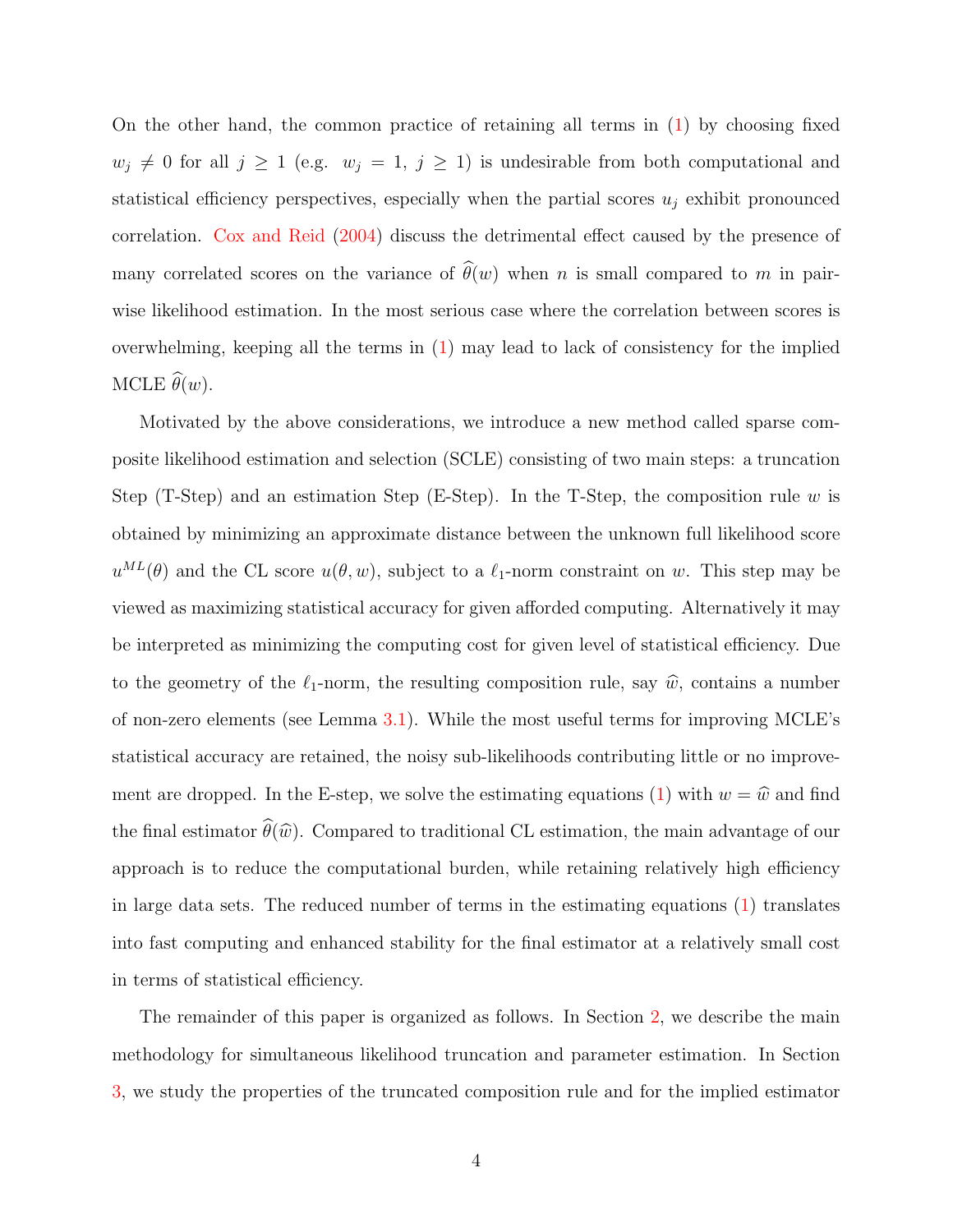within a framework where both the sample size n and the data dimension d are allowed to diverge. Section [4](#page-17-0) illustrates the properties of our methodology in the context of estimation of location and scale for multivariate normal models. In Section [5,](#page-22-0) we study the trade-off between computational and statistical efficiency in finite samples through numerical simulations. Section [6](#page-26-0) concludes with final remarks. Technical lemmas used in our main results are deferred to the appendix.

## <span id="page-4-0"></span>2 Main methodology

Throughout the paper, we consider unbiased partial scores  $\{u_j(\theta), 1 \le j \le m\}$  satisfying

<span id="page-4-1"></span>
$$
Eu_j(\theta) = 0, \text{ for all } 1 \le j \le m,
$$
\n<sup>(3)</sup>

when  $\theta = \theta^*$  and assume that  $\theta^*$  is the unique solution for all the equations in [\(3\)](#page-4-1). The approach described in this section is applicable to problems with arbitrary sample size  $n$  and data dimension d, but we are mainly concerned with the situation where the data dimension d (and number of available sub-likelihood objects  $m$ ) is large compared to the sample size n. Although we focus on log-likelihood partial scores for concreteness, our methodology and the properties in Section [3](#page-9-0) remain essentially unchanged if  $u_j(\theta)$  is any arbitrary unbiased M-estimating equation. For instance, when  $\theta$  is a location parameter, a more appropriate choice in the presence of outliers may be the Huber-type partial score  $u_j(\theta) = \psi(s_j - \theta)$ , where  $\psi(z) = -k$  if  $z \le k$ ,  $\psi(z) = z$  if  $|z| \le k$  and  $\psi(z) = k$  if  $z \ge k$ , with  $k > 0$ . Another suitable choice in the same setting is the Lq-likelihood estimating equation of [Ferrari and](#page-32-4) [Yang](#page-32-4) [\(2010\)](#page-32-4) defined by  $u_j(\theta) = \nabla \log_q \{f_j(s_j;\theta)\}\$ , where  $\log_q(z) = \log(u)$  if  $q = 1$ , and  $\log_q(z) = (z^{1-q} - 1)/(1-q)$  if  $q \neq 1$ .

In the rest of the paper we use  $U(\theta)$  to denote the  $p \times m$  matrix with column vectors  $u_1(\theta), \ldots, u_m(\theta)$  and define the  $m \times m$  matrix  $S(\theta) = U(\theta)^T U(\theta)$  with  $(jk)$ th entry  $\{S(\theta)\}_{j,k} = u_j(\theta)^T u_k(\theta)$ . We write  $U_A(\theta)$  for the sub-matrix of  $U(\theta)$  with columns corre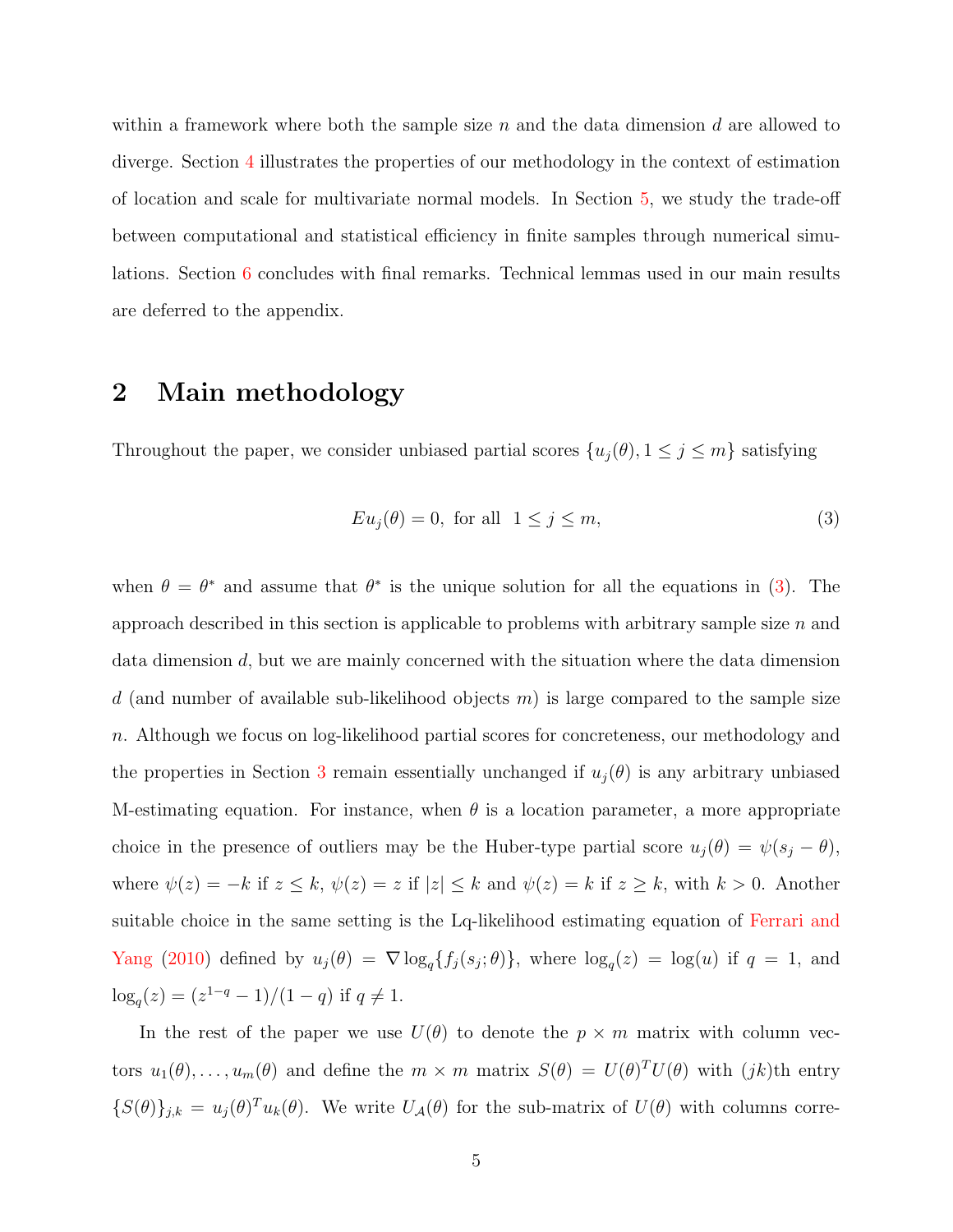sponding to  $A \subseteq \{1, \ldots, m\}$ , while  $U_{\setminus A}(\theta)$  denotes the sub-matrix containing the remaining columns. Accordingly, we define the  $|\mathcal{A}| \times |\mathcal{A}|$  matrix  $S_{\mathcal{A}}(\theta) = U(\theta)_{\mathcal{A}}^T U_{\mathcal{A}}(\theta)$  and use  $w_{\mathcal{A}}$ to denote the sub-vector of w with elements  $\{w_j, j \in \mathcal{A}\}$ , while  $w_{\setminus \mathcal{A}}$  represents the vector containing all the elements in w not in  $w_{\mathcal{A}}$ .

#### 2.1 Sparse and efficient estimating equations

Our main objective is to solve the CL estimating equations  $0 = E_{F_n}u(\theta, w)$  defined in [\(1\)](#page-2-0) with respect to  $\theta$  using coefficients  $w = w_\lambda(\theta)$  obtained by minimizing the ideal criterion

<span id="page-5-0"></span>
$$
Q_{\lambda}(\theta, w) = \frac{1}{2} E \left\| u^{ML}(\theta) - \sum_{j=1}^{m} w_j u_j(\theta) \right\|_{2}^{2} + \lambda \sum_{j=1}^{m} \alpha_j |w_j|,
$$
 (4)

where  $\|\cdot\|_2$  denotes the Euclidean norm,  $\lambda \geq 0$  is a given constant, and the  $\alpha_j$ s are pre-set constants not depending on the data. For clarity of exposition, we set  $\alpha_j = 1$  for all  $j \ge 1$  in the remainder of the paper. The optimal solution  $w_{\lambda}(\theta)$  is interpreted as one that maximizes the statistical accuracy of the implied CL estimator, subject to a given level of computing. Alternatively,  $w_{\lambda}(\theta)$  may be viewed as to minimize the complexity of the CL equations, subject to given efficiency compared to MLE. The tuning constant  $\lambda$  balances the trade-off between statistical efficiency and computational burden

The first term in  $Q_{\lambda}(\theta, w)$  aims to obtain efficient estimating equations by finding a CL score close to the ML score. When  $\lambda = 0$  and  $\theta = \theta^*$ , the composition rule  $w_0^* = w_0(\theta^*)$ is optimal in the sense that the score function  $u(\theta, w_0^*)$  is closest to the MLE score  $u^{ML}(\theta)$ . Although this choice gives estimators with good statistical efficiency, it offers no control for the CL score complexity since all the partial likelihood scores are included in the final estimating equation. The second term  $\lambda \sum_{j=1}^{m} \alpha_j |w_j|$  in [\(4\)](#page-5-0) is a penalty discouraging overly complex estimating equations. In Section [3.1,](#page-10-1) we show that typically this form of penalty implies a number of elements in  $w_\lambda(\theta)$  exactly zero for any  $\lambda > 0$ . For relatively large  $\lambda$ , many elements in  $w_{\lambda}(\theta)$  are exactly zero, thus simplifying considerably the CL estimating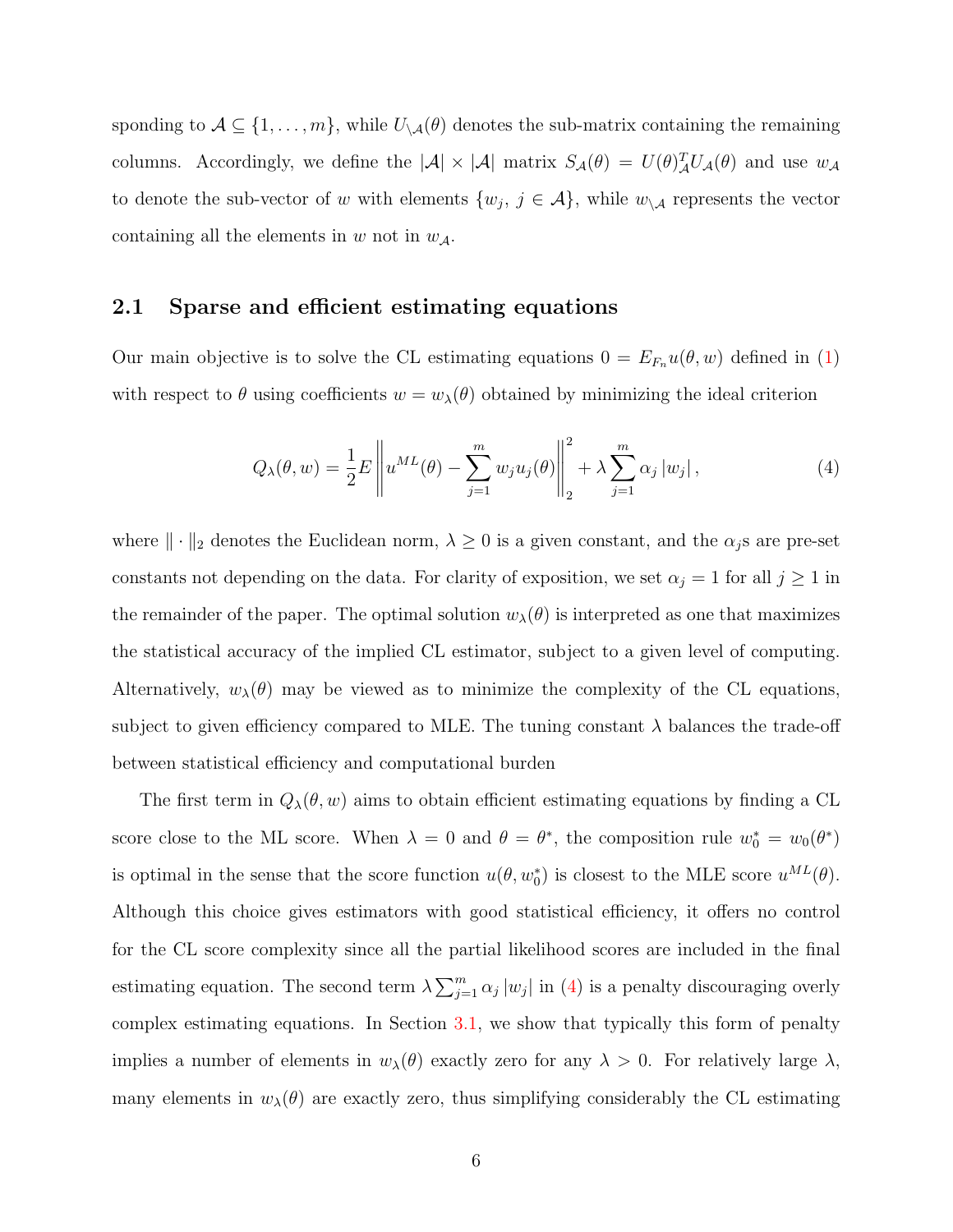equations  $0 = E_{F_n}u(\theta, w_\lambda(\theta))$ . When a very large fraction of such elements is zero, we say that  $w_{\lambda}(\theta)$  and the CL equations  $0 = E_{F_n}u(\theta, w_{\lambda}(\theta))$  are sparse. Sparsity is a key advantage of our approach to reduce the computational burden when achievable without loosing much statistical efficiency. On the other hand, if  $\lambda$  is too large, one risks to miss the information in some useful data subsets which may otherwise improve statistical accuracy.

#### 2.2 Empirical criterion and one-step estimation

Obvious difficulties related to direct minimization of the ideal criterion  $Q_{\lambda}(\theta, w)$  are the presence of the intractable likelihood score  $u^{ML}$  and the expectation depending on the unknown parameter  $\theta^*$ . To address these issues, first note that, up to a negligible term not depending on w, Criterion [\(4\)](#page-5-0) can be written as

<span id="page-6-1"></span><span id="page-6-0"></span>
$$
\frac{1}{2}E\left\|\sum_{j=1}^{m} w_j u_j(\theta)\right\|_{2}^{2} - \sum_{j=1}^{m} w_j E\left[u^{ML}(\theta)^{T} u_j(\theta)\right] + \lambda \sum_{j=1}^{m} \alpha_j |w_j|.
$$
\n(5)

If  $\theta = \theta^*$ , we have  $E[u^{ML}(\theta)u_j(\theta)^T] = E[u_j(\theta)u_j(\theta)^T]$ . To see this, recall that partial scores are unbiased and differentiate both sides of  $0 = Eu_j(\theta)$  under appropriate regularity conditions. This result is used to eliminate the explicit dependency on the score  $u^{ML}$ . Finally, replacing expectations in [\(5\)](#page-6-0) by empirical averages leads to the following empirical objective:

$$
\widehat{Q}_{\lambda}(\theta, w) = \frac{1}{2} E_{F_n} \left\| \sum_{j=1}^{m} w_j u_j(\theta) \right\|_2^2 - \sum_{j=1}^{m} w_j E_{F_n} \left[ u_j(\theta)^T u_j(\theta) \right] + \lambda \sum_{j=1}^{m} \alpha_j |w_j|.
$$
 (6)

Under appropriate regularity conditions, the empirical criterion [\(6\)](#page-6-1) estimates consistently the population criterion  $(4)$  up to an irrelevant constant not depending on w, with the caveat that  $\theta$  must be close to  $\theta^*$ . These considerations motivate the following estimation strategy:

1) T-Step. Given a preliminary root-n consistent estimator  $\hat{\theta}$ , compute the truncated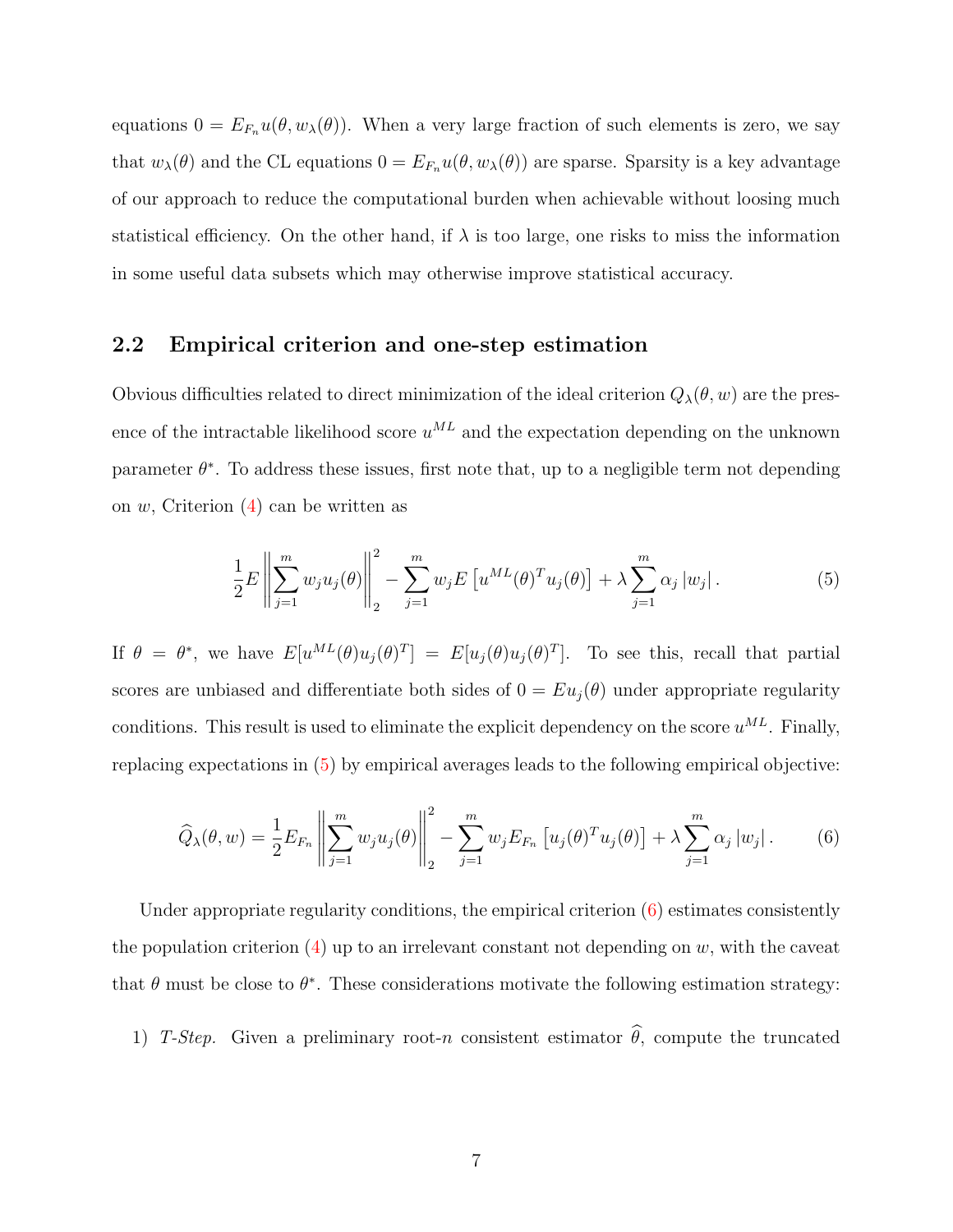composition rule  $\widehat{w}_{\lambda}$  by solving

<span id="page-7-4"></span>
$$
\widehat{w}_{\lambda} = \underset{w \in \mathbb{R}^m}{\operatorname{argmin}} \ \widehat{Q}_{\lambda}(\widehat{\theta}, w). \tag{7}
$$

2) E-Step. Update the parameter estimator by the one-step Newton-Raphson iteration

<span id="page-7-3"></span>
$$
\widehat{\theta}_{\lambda} = \widehat{\theta} - \left[ E_{F_n} \nabla u(\widehat{\theta}, \widehat{w}_{\lambda}) \right]^{-1} E_{F_n} u(\widehat{\theta}, \widehat{w}_{\lambda}). \tag{8}
$$

Theorem [3.2](#page-12-0) shows that the convex minimization problem in the T-Step has unique solution. Particularly, let  $\widehat{\mathcal{E}} \subseteq \{1, \ldots, m\}$  is the subset of partial scores such that

<span id="page-7-0"></span>
$$
\left| E_{F_n} \left\{ u_j(\widehat{\theta})^T r_j(\widehat{\theta}, \widehat{w}_\lambda) \right\} \right| \ge \lambda,
$$
\n(9)

where  $r_j$  is the pseudo-residual defined by  $r_j(\theta, w) = u_j(\theta) - u(\theta, w)$  and and write  $\setminus \mathcal{E}$  for the set  $\{1, \ldots m\} \setminus \widehat{\mathcal{E}}$ . Then the solution of the T-Step is

<span id="page-7-2"></span>
$$
\widehat{w}_{\lambda,\widehat{\mathcal{E}}} = \left\{ E_{F_n} S_{\widehat{\mathcal{E}}}(\widehat{\theta}) \right\}^{-1} \left\{ \text{diag}\{ E_{F_n} S_{\widehat{\mathcal{E}}}(\widehat{\theta}) \} - \lambda \, \text{sign}(\widehat{w}_{\lambda,\widehat{\mathcal{E}}}) \right\}, \quad \widehat{w}_{\lambda,\setminus \widehat{\mathcal{E}}} = 0, \tag{10}
$$

where:  $S_{\hat{\mathcal{E}}} = U_{\hat{\mathcal{E}}}^T U_{\hat{\mathcal{E}}}$  and  $U_{\hat{\mathcal{E}}}$  is a matrix with column vectors  $\{u_j, j \in \hat{\mathcal{E}}\}$ ; sign(w) is the vector sign function with jth element taking values  $-1$ , 0 and 1 if  $w_j < 0$ ,  $w_j = 0$  and  $w_j > 0$ , respectively; and  $diag(A)$  denotes the diagonal of the square matrix A.

More insight on the meaning of [\(9\)](#page-7-0) may be useful. Differentiating [\(5\)](#page-6-0) in  $w_j \neq 0$  and then expanding around  $\theta^*$  under Conditions C.1 and C.2 in Section [3.1](#page-10-1) gives

<span id="page-7-1"></span>
$$
E_{F_n}\left\{u_j(\widehat{\theta})^T r_j(\widehat{\theta},w)\right\} = E\left\{u_j(\theta^*)^T \left[u^{ML}(\theta^*) - u(\theta^*,w)\right]\right\} + o_p(1).
$$
 (11)

Combining [\(9\)](#page-7-0) and [\(11\)](#page-7-1) highlights that the jth partial likelihood score  $u_i(\theta)$  is selected when it is sufficiently correlated with the residual difference  $u^{ML}(\theta) - u(\theta, w)$ . Hence, our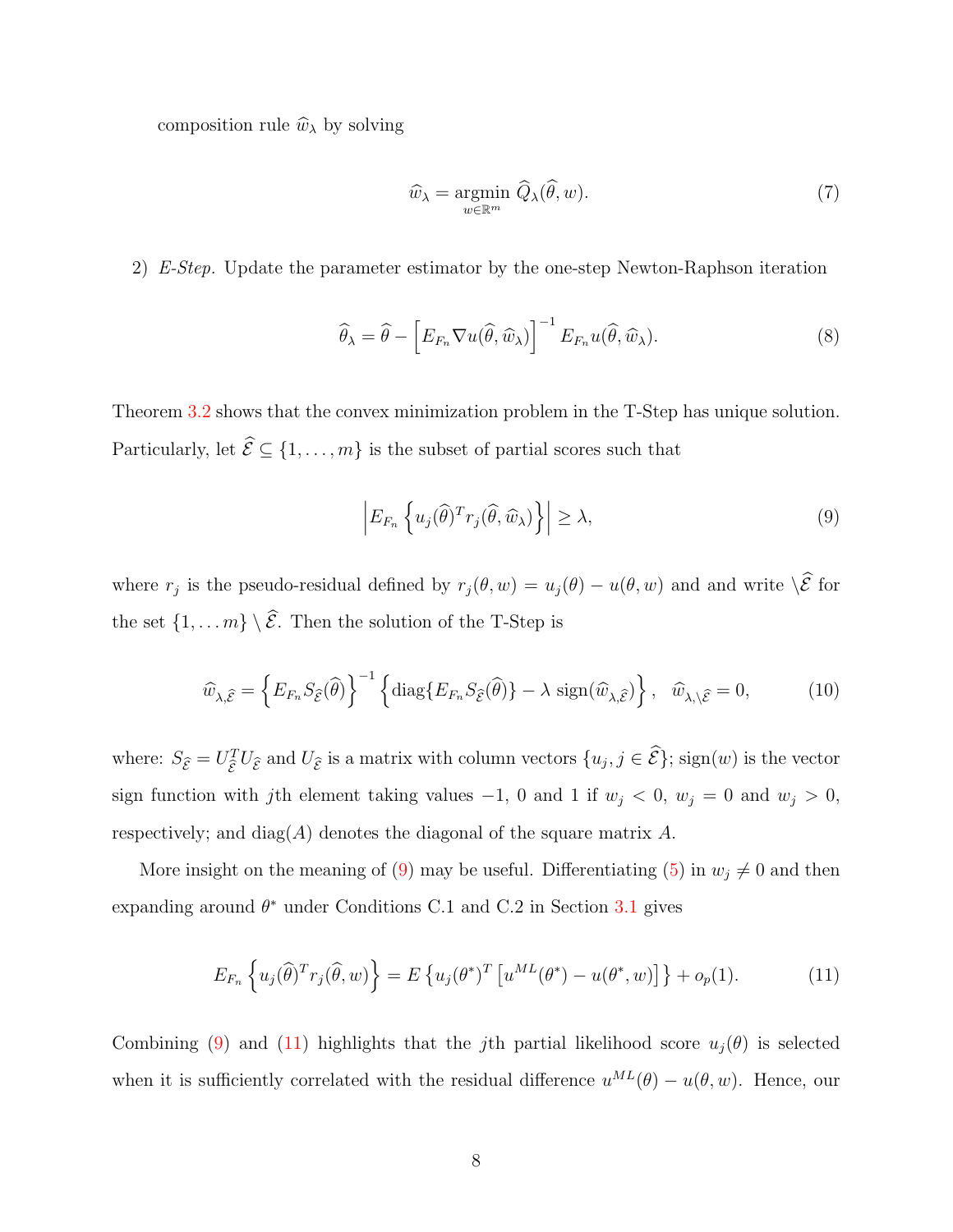criterion retains only those  $u_j$ s which are maximally useful to explain the gap between the full likelihood score  $u^{ML}(\theta)$  and the CL score  $u(\theta, w)$ , while it drops the remaining scores.

When  $\lambda = 0$ , we have  $\widehat{\mathcal{E}} = \{1, ..., m\}$  meaning that the corresponding composition rule  $\hat{w}_0$  does not contain zero elements. From [\(10\)](#page-7-2) for  $\lambda = 0$  it is required that the empirical covariance matrix for all partial scores  $E_{F_n} S(\widehat{\theta})$  is non-singular which is violated when  $n < m$ . Even for  $n > m$ , however,  $E_{F_n} S(\widehat{\theta})$  may be nearly singular due to the presence of largely correlated partial scores. On the other hand, setting  $\lambda > 0$  always gives a non-singular matrix  $E_{F_n} S_{\widehat{\mathcal{E}}}(\widehat{\theta})$  and guarantees existence of  $\widehat{w}_{\lambda,\widehat{\mathcal{E}}}$ .

The proposed approach requires an initial root- $n$  consistent estimator, which is often easy to obtain when the partial scores are unbiased. One simple option entails solving  $E_{F_n}u(w, \theta) = 0$  with  $w = (1, \ldots, 1)^T$ . If m is large, one may choose w by the stochastic CL strategy of [Dillon and Lebanon](#page-32-5)  $(2010)$ , where the elements of w may be set as either 0 or 1 randomly according to some user-specified scheme. Although the initial estimator  $\hat{\theta}$  could be quite inefficient, the one-step update [\(8\)](#page-7-3) improves upon this situation. Moreover, the estimator  $\widehat{\theta}_{\lambda}$  and coefficients  $\widehat{w}_{\lambda}$  can be refined by iterating the T-Step (with  $\widehat{\theta} = \widehat{\theta}_{\lambda}$ ) and the E-Step a few times.

## <span id="page-8-0"></span>2.3 Computational aspects: LARS implementation and selection of  $\lambda$

The empirical composition rule  $\hat{w}_{\lambda}$  in [\(7\)](#page-7-4) cannot be computed using derivative-based approaches due to non-differentiability of  $\widehat{Q}_{\lambda}(\widehat{\theta}, w)$ . To address this issue, we propose an implementation based on the least-angle regression (LARS) algorithm of [Efron et al.](#page-32-6) [\(2004\)](#page-32-6) originally developed for sparse parameter estimation in the context of linear regression models. For given  $\theta = \hat{\theta}$ , our implementation of LARS minimizes  $\hat{Q}_{\lambda}(\hat{\theta}, w)$  by including one score  $u_i(\widehat{\theta})$  at the time in the composite likelihood score  $u(\widehat{\theta}, w)$ . In each step, the score with the largest correlation with the currently available residual difference  $u_j(\hat{\theta}) - u(\hat{\theta}, w)$  is included, followed by an adjustment step on  $w$ . The numerical examples in Section [5,](#page-22-0) suggest that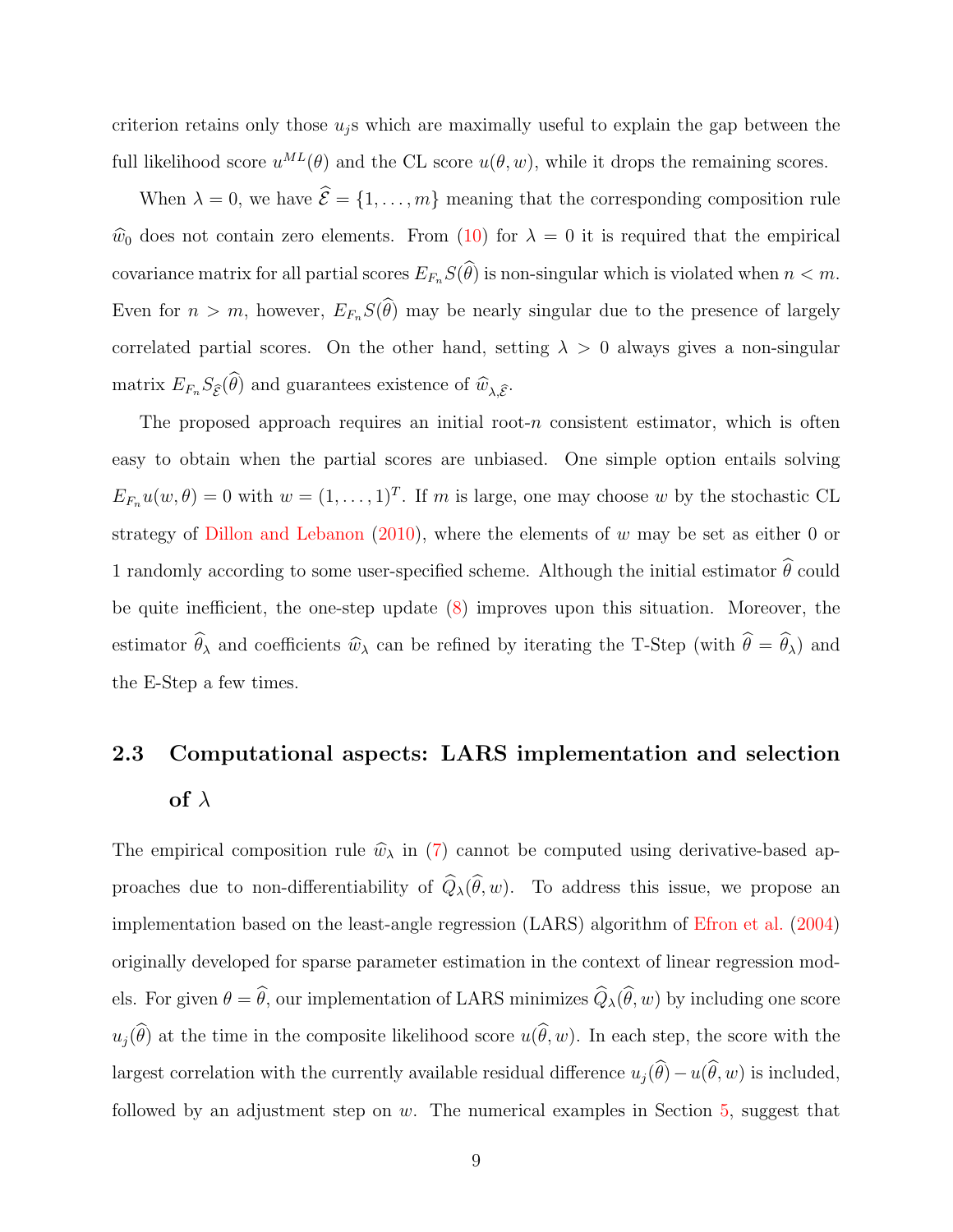our implementation of the LARS algorithm for CL selection is very fast. In at most  $m \times p$ steps, it returns a path of estimated composition rules  $\hat{w}_{\lambda_1}, \dots, \hat{w}_{\lambda_m}$ , where  $\lambda_j$  here is the value of the tuning constant  $\lambda$  in [\(6\)](#page-6-1) at which the jth partial score enters the CL estimating equation.

Selection of  $\lambda$  is of practical importance since it balances the trade-off between statistical and computational efficiency. For a given budget on afforded computing, say  $\lambda^*$ , we include one partial score at the time, for example using the LARS approach above, and stop when we reach  $\widehat{\lambda} = \max\{\lambda : \phi(\lambda) > \tau\},$  for some user-specified  $0 < \tau \leq 1,$  where

<span id="page-9-1"></span>
$$
\phi(\lambda) = \frac{\text{tr}\{E_{F_n} S_{\lambda}(\hat{\theta})\}}{\text{tr}\{E_{F_n} S(\hat{\theta})\}} I(\lambda > \lambda^*).
$$
\n(12)

Here  $E_{F_n} S_\lambda = E_{F_n} U_\lambda^T U_\lambda$  denotes the empirical covariance matrix for the selected partial scores indexed by the set  $\widehat{\mathcal{E}}_{\lambda} = \{j : \widehat{w}_{\lambda,j} \neq 0\}$ . The criterion  $\phi(\lambda)$  can be viewed as the proportion of score variability explained by currently selected partial scores. In practice, we choose  $\tau$  close to 1, such as  $\tau = 0.9, 0.95$  or 0.99. If the computing budget is reached, we set  $\hat{\lambda} = \lambda^*$ . In analogy with principal component analysis, the selected combination of scores accounts for the largest variability in the collection of empirical scores.

## <span id="page-9-0"></span>3 Properties

This section investigates the asymptotic behavior of the sparse composition rule  $\hat{w}_{\lambda}$  and the corresponding SCLE  $\hat{\theta}_{\lambda}$  defined in [\(8\)](#page-7-3) within a setting where  $m$  – the number of candidate partial likelihoods – is allowed to grow with the sample size *n*. We use  $m^* = E||u^{ML}(\theta^*)||_2^2$ to denote the trace of Fisher information based on the full likelihood. Here m<sup>∗</sup> may be interpreted as the maximum knowledge about  $\theta$  if the full likelihood score  $u^{ML}$  were available. Although  $m^*$  can grow with  $m$ , reflecting the rather natural notion the one can learn more about the true model as the overall data size increases, it is not allowed to grow as fast as n; e.g.,  $m^* = o(\log n)$ . This is a rather common situation in CL estimation occuring, for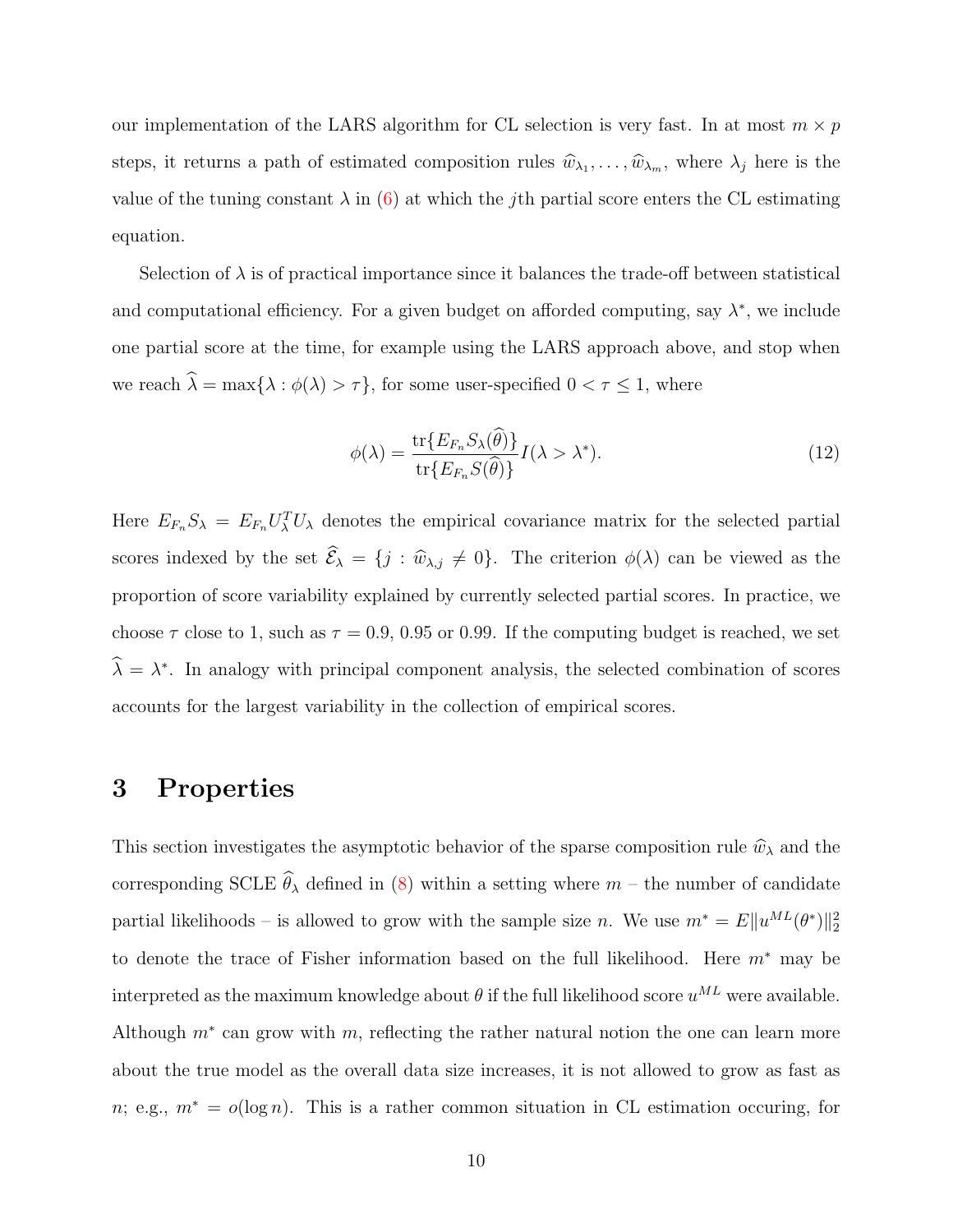instance, when the sub-likelihood scores are substantially correlated or they are independent but with heterogeneous and increasing variances (see examples in Section [4.1\)](#page-17-1).

#### <span id="page-10-1"></span>3.1 Sparsity and optimality of the composition rule

In this section, we give conditions ensuring uniqueness of the empirical composition rule  $\hat{w}_\lambda$ and weak convergence to its population counterpart  $w^*_{\lambda}$ . To this end, we work  $\theta$  within the root-n neighborhood of  $\theta^*$ ,  $\Theta_n = \{\theta : ||\theta - \theta^*|| < c_0 n^{-1/2}\}$ , for some  $c_0 > 0$ , and assume the following regularity conditions on  $S(\theta)$ :

- C.1 There exist positive constants  $c_1, c_2 > 0$  such that  $E\{\sup_{\theta \in \Theta_n} S(\theta)_{j,k}\} < c_1$ , and  $Var\{\sup_{\theta \in \Theta_n} S(\theta)_{j,k}\} < c_2$ , for all  $j, k \ge 1$ .
- C.2 Each element  $ES(\theta)_{j,k}$  is continuous with uniformly bounded first and second order derivatives on  $\Theta_n$ .

Our analysis begins by deriving the Karush-Kuhn-Tucker Condition (KKTC) [\(Kuhn,](#page-32-7) [2014\)](#page-32-7) for the population objective  $Q_{\lambda}(\theta^*, w)$  defined in [\(4\)](#page-5-0). The KKTC characterizes the amount of sparsity – and, the computational complexity – associated with the selected estimating equations depending on the value of the tuning constant  $\lambda$ . Let  $c(\theta, w) = \text{diag}(S(\theta)) - S(\theta)w$ , where  $S(\theta) = U(\theta)U(\theta)^T$  is as defined in Section [2](#page-4-0)

<span id="page-10-0"></span>**Lemma 3.1** (KKTC). Under Condition C.1, the minimizer  $w^*_{\lambda}$  of  $Q_{\lambda}(\theta^*, w)$  defined in [\(4\)](#page-5-0) satisfies

$$
E[\{c(\theta^*, w^*_{\lambda})_j\}] = \lambda \cdot \gamma_j, \quad j = 1, \dots, m,
$$

where  $\gamma_j \in \{1\}$  if  $w_{\lambda,j}^* > 0$ ,  $\gamma_j \in \{-1\}$  if  $w_{\lambda,j}^* < 0$ , and  $\gamma_j \in [-1,1]$  if  $w_{\lambda,j}^* = 0$ ;  $c(\cdot,\cdot)_j$  is the *j*th element of vector  $c(\cdot, \cdot)$ .

*Proof.* Let  $d_j = -Ec(\theta^*, w^*_{\lambda})_j + \lambda \cdot sign(w^*_{\lambda,j})$  and note that the Tayor expansion of  $Q_{\lambda}(\theta^*, w^*_{\lambda})$ around  $w_{\lambda,j}^* \neq 0$  is

$$
Q_{\lambda}(\theta^*, w_{\lambda}^* + \epsilon) = Q_{\lambda}(\theta^*, w_{\lambda}^*) + \epsilon d_j + \frac{\epsilon^2}{2} \text{tr}\{I_j(\theta^*)\},\tag{13}
$$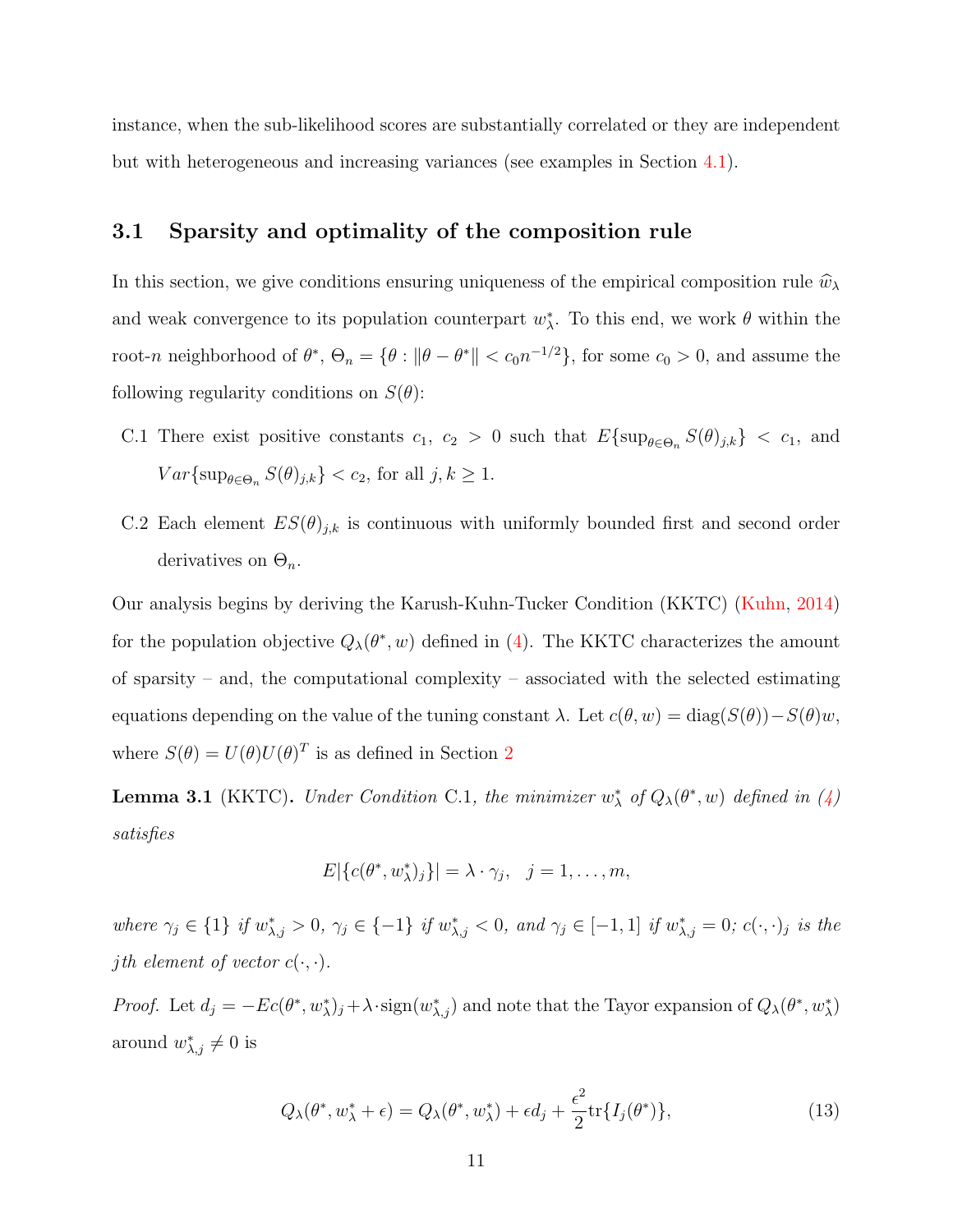where  $\epsilon = (0, \ldots, \epsilon_j, \ldots, 0)^T$ , and  $I_j(\theta^*) = E\left[u_j(\theta^*)u_j(\theta^*)^T\right]$  is the  $p \times p$  Fisher information matrix for the j<sup>th</sup> likelihood component, and  $tr{I_j(\theta^*)} < c_1$  by Condition C.1.

If  $w^*_{\lambda,j} \neq 0$ , we have  $d_j = 0$ . Otherwise, if  $d_j \neq 0$ , choosing  $\epsilon_j$  such that  $sign(\epsilon_j)$  $-\text{sign}(d_j)$  and  $|\epsilon_j| < 2|d_j|/c_1$ , implies  $Q_\lambda(\theta^*, w_\lambda^* + \epsilon) < Q_\lambda(\theta^*, w_\lambda^*)$ , but this is a contradiction since  $w^*_{\lambda}$  minimizes  $Q_{\lambda}(\theta^*,\cdot)$ . If  $w^*_{\lambda,j} = 0$ , we need to show  $|Ec(\theta^*, w^*_{\lambda})_j| \leq \lambda$ . Assume  $|Ec(\theta^*, w^*_{\lambda})_j| > \lambda$  and take  $\epsilon_j$  such that  $sign(\epsilon_j) = sign(Ec(\theta^*, w^*_{\lambda})_j)$  and  $|\epsilon_j|$  <  $2|Ec(\theta^*, w^*_{\lambda})_j - \lambda |/|c_1|$ . Then  $\epsilon d_j + \epsilon^2 \text{tr}\lbrace I(\theta^*) \rbrace/2 < -|\epsilon_j|(|Ec(\theta^*, w^*_{\lambda})_j| - \lambda) + \epsilon^2 c_1/2 < 0$ , which implies  $Q_\lambda(\theta^*, w_\lambda^*+\epsilon) < Q_\lambda(\theta^*, w_\lambda^*)$ . But this is contradicted by  $w_\lambda^*$  being the minimizer of  $Q_{\lambda}$ . Hence,  $Ec(\theta^*, w_{\lambda}^*)_j = \lambda \cdot \gamma_j$ , for all  $j = 1, ..., m$ .  $\Box$ 

An argument analogous to that used in the proof of Lemma [3.1](#page-10-0) leads to the KKTC for  $\hat{w}_{\lambda}$ , the minimizer of the empirical loss  $Q(\theta, w)$ . Specifically, for  $\hat{w}_{\lambda}$  we have  $E_{F_n}c(\theta, \hat{w}_{\lambda})_j =$  $\lambda \cdot \hat{\gamma}_j$ ,  $j = 1, \ldots, m$ , where  $\hat{\gamma}_j \in \{1\}$  if  $\hat{w}_{\lambda,j} > 0$ ,  $\hat{\gamma}_j \in \{-1\}$  if  $\hat{w}_{\lambda,j} < 0$ , and  $\hat{\gamma}_j \in [-1, 1]$  if  $\widehat{w}_{\lambda,j} = 0.$ 

Lemma [3.1](#page-10-0) has important implications in our current setting, since it relates  $\lambda$  to the size of the covariance between the jth sub-likelihood score  $u_i(\theta)$  and the residual difference  $u^{ML}(\theta) - u(\theta, w)$  at  $\theta = \theta^*$ . Particularly, if such a covariance is sufficiently small, i.e.

$$
\lambda > E\{c(\theta^*, w^*_\lambda)_j\} = |E\{u_j(\theta^*)[u(\theta^*, w^*_\lambda) - u_j(\theta^*)]\}| = |E\{u_j(\theta^*)[u(\theta^*, w^*_\lambda) - u^{ML}(\theta^*)]\}|,
$$

then the correspondent coefficient is  $w_{\lambda,j}^* = 0$ . Thus, the tuning parameter  $\lambda$  controls the level of sparsity of the composite score  $u(\theta^*, w^*_{\lambda})$  by forcing the weights of those non-important score components with small pseudo-covariance  $c(\theta^*, w^*_{\lambda})_j$  to be exactly zero.

For uniqueness of  $w^*_{\lambda}$  and  $\hat{w}_{\lambda}$ , a simple condition is that the partial scores cannot replace each other, i.e. we require that the scores are in general position. Specifically, we say that the score components  $u_1, \ldots, u_m$  are in general position if any affine subspace  $\mathbb{L} \subset \mathbb{R}^m$  of dimension  $l < m$  contains at most  $l+1$  elements of  $\{\pm u_1, ..., \pm u_m\}$  excluding antipodal pairs of points.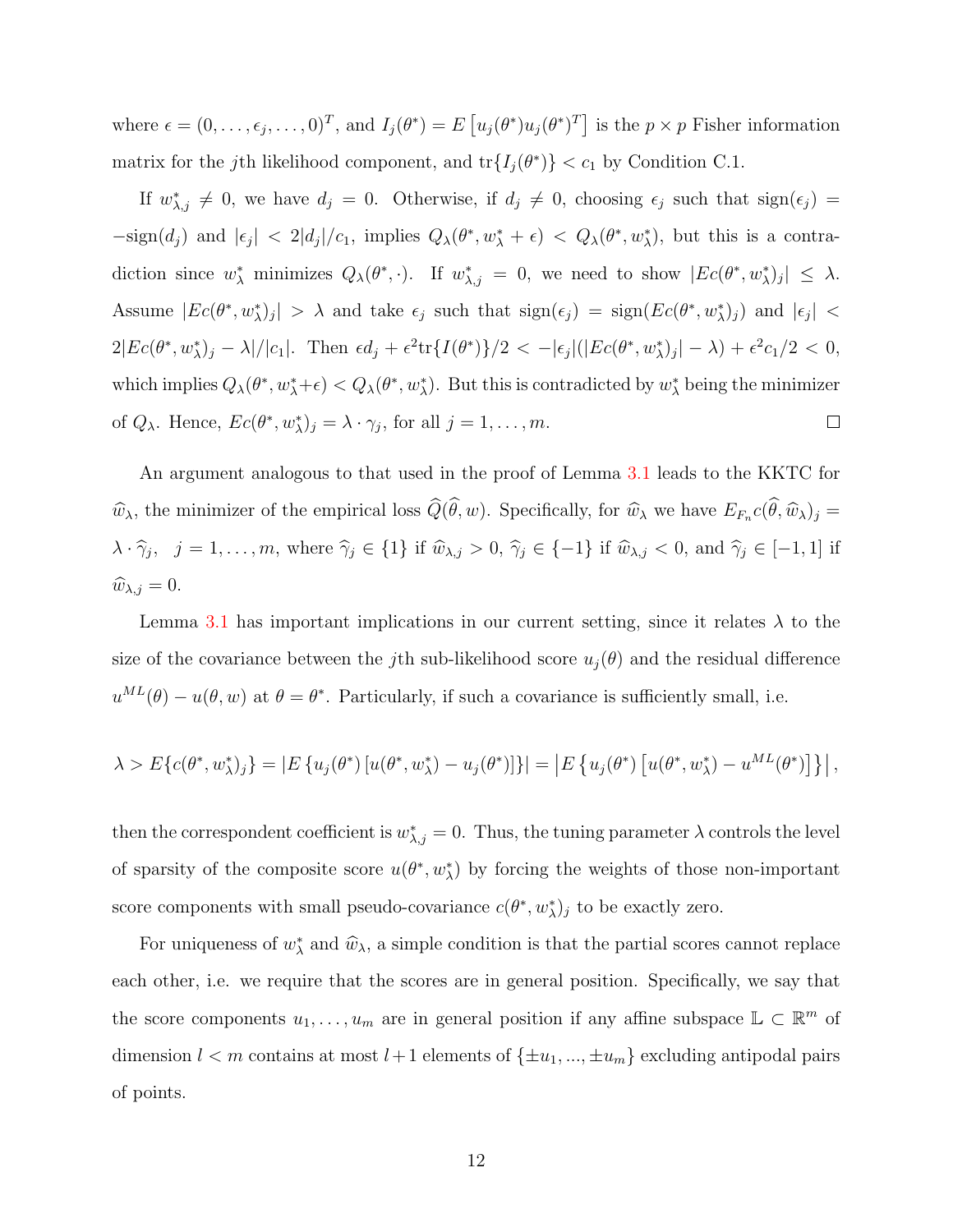C.3 The partial scores  $u_j(x, \theta), j \geq 1$ , are continuous and in general position with probability 1 for all  $\theta \in \Theta_n$ .

<span id="page-12-0"></span>**Theorem 3.2.** Under Conditions C.1-C.3 the solution of the T-Step,  $\widehat{w}_{\lambda}$ , defined in [\(7\)](#page-7-4) is unique and is given by [\(10\)](#page-7-2) for any  $\lambda > 0$ . Moreover,  $\widehat{w}_{\lambda}$  contains at most np  $\wedge$  m non-zero elements.

*Proof.* Let  $\mathcal{E} = \{j \in \{1, ..., m\} : |\hat{\gamma}_j| = 1\}$  to be the index set of non-zero elements of  $\hat{w}_\lambda$ where where  $\gamma_j$  is as defined after Lemma [3.1.](#page-10-0) First note that the composite likelihood score  $u(\hat{\theta}, \hat{w}_{\lambda}) = U(\hat{\theta})^T \hat{w}_{\lambda}$  is unique for all solutions  $\hat{w}_{\lambda}$  which minimize  $\hat{Q}_{\lambda}(\hat{\theta}, \cdot)$  defined in [\(6\)](#page-6-1), due to strict convexity of  $\widehat{Q}_{\lambda}(\widehat{\theta}, w)$ . Uniqueness of  $u(\widehat{\theta}, \widehat{w}_{\lambda})$  implies that  $\widehat{\gamma}$  and the corresponding index set  $\widehat{\mathcal{E}}$  are unique by Lemma [3.1.](#page-10-0)

Next, to show uniqueness of  $\widehat{w}_{\lambda,j}$  for all  $j \in \widehat{\mathcal{E}}$ , we first note that the square matrix  $E_{F_n}[U_{\hat{\varepsilon}}(\hat{\theta})^T U_{\hat{\varepsilon}}(\hat{\theta})]$  has full rank. Otherwise, some row the matrix can be written as a linear combination of other rows in the set  $\mathcal{E}$ , i.e.  $E_{F_n}[u_k(\theta)^T U_{\hat{\mathcal{E}}}(\theta)] = \sum_{k \neq j} a_j E_{F_n}[u_j(\theta)^T U_{\hat{\mathcal{E}}}(\theta)].$ Then Lemma [3.1](#page-10-0) implies also the event  $E_{F_n} u_k(\hat{\theta})^2 - \sum_{j \neq k} a_j E_{F_n} u_j(\hat{\theta})^2 = \lambda \hat{\gamma}_k - \sum_{j \neq k} a_j \lambda \hat{\gamma}_j$  for the same set of coefficients  $a_j$ s, which has probability equals to 0 since each  $u_j$  is continuous and random. Thus,  $E[U_{\hat{\mathcal{E}}}(\hat{\theta})U_{\hat{\mathcal{E}}}(\hat{\theta})^T]$  has full rank, meaning that the size of  $\hat{\mathcal{E}}$  satisfies  $|\hat{\mathcal{E}}| \le$  $np \wedge m$ . For fixed  $w_j = 0$ ,  $j \in \langle \mathcal{E},$  full rank of  $E[U_{\widehat{\mathcal{E}}}(\widehat{\theta})U_{\widehat{\mathcal{E}}}(\widehat{\theta})^T]$  implies strict convexity of  $Q_{\lambda}(\theta, w_{\lambda,\widehat{\mathcal{E}}})$  where  $w_{\lambda,\widehat{\mathcal{E}}}$  is the sub-vector of w containing elements indexed by  $\mathcal{E}$ . Hence,  $\widehat{w}_{\lambda,\widehat{\mathcal{E}}}$ is unique.  $\Box$ 

The arguments in Theorem [3.2](#page-12-0) go through essentially unchanged for the population composition rule  $w^*_{\lambda}$  by showing the full rank of  $E[U_{\mathcal{E}}(\theta^*)^T U_{\mathcal{E}}(\theta^*)]$  using Condition C.3 and Lemma [3.1,](#page-10-0) where  $\mathcal E$  is the index set of non-zero elements in  $w^*_{\lambda}$ . This implies also uniqueness of  $w^*_{\lambda}$ . Next, we turn to convergence of the empirical composition rule  $\hat{w}_{\lambda}$  to  $w^*_{\lambda}$ , thus showing that the objective  $\widehat{Q}_\lambda(\theta, w)$  [\(6\)](#page-6-1) is a suitable replacement for the intractable criterion  $Q_\lambda(\theta, w)$ [\(4\)](#page-5-0). Since criterion

$$
\widehat{Q}_{\lambda}(\widehat{\theta}, w) = w^{T} E_{F_{n}} \{ S(\widehat{\theta}) \} w/2 - E_{F_{n}} \{ \text{diag}(S(\widehat{\theta})) \}^{T} w + \lambda \| w \|_{1}
$$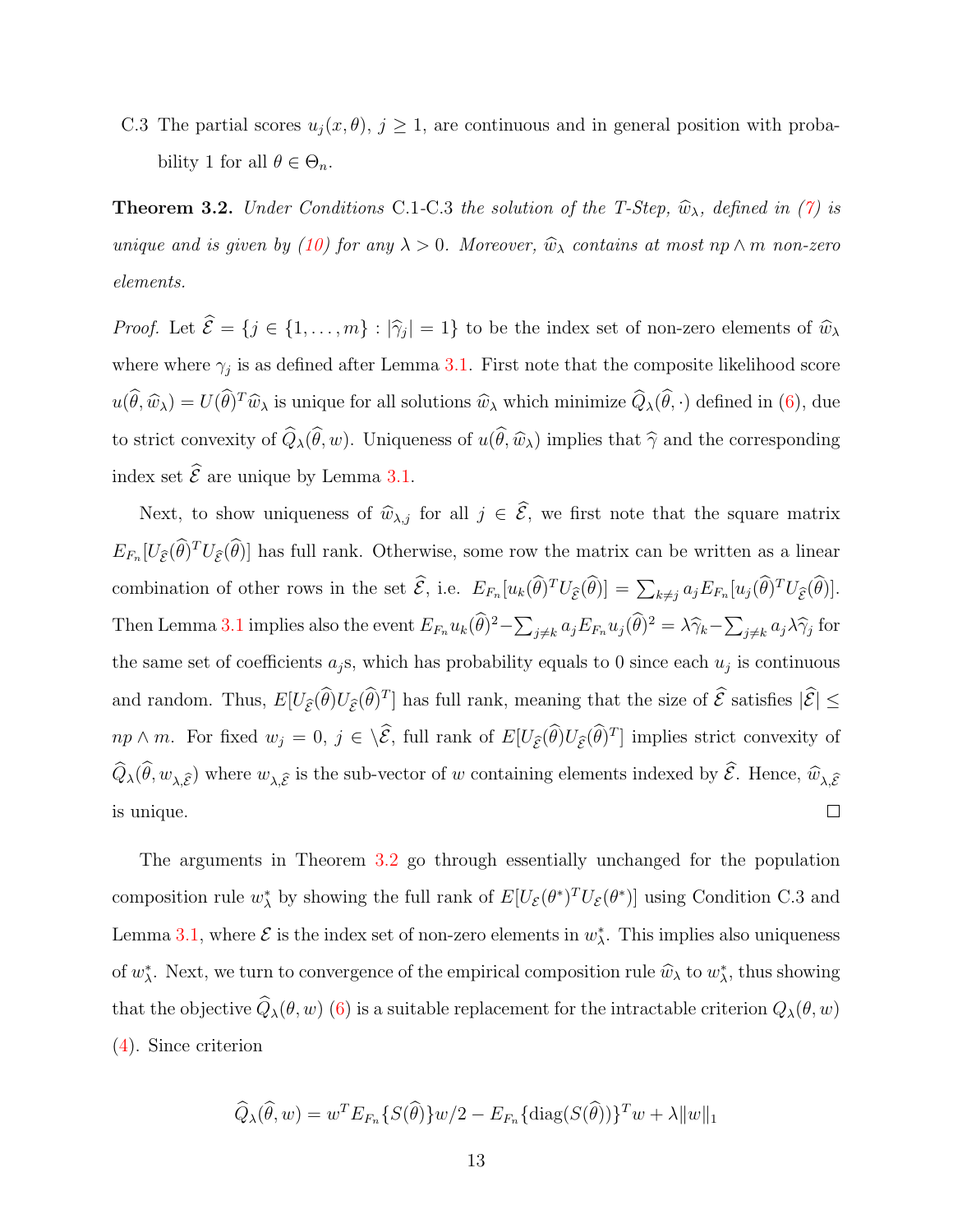is used as an approximation of the population criterion  $Q_{\lambda}(\theta^*, w)$  defined in [\(4\)](#page-5-0), clearly the distance between  $E_{F_n}S(\theta)$  and  $ES(\theta^*)$  affects the accuracy of such an approximation. Let  $r_1 = \sup_{\theta \in \Theta_n} ||E_{F_n} S(\theta) - ES(\theta^*)||_2$  be the supreme variation between matrices  $E_{F_n} S(\theta)$  and  $ES(\theta^*)$ , where  $||A||_2$  is the matrix induced 2-norm for matrix A. As  $n \to \infty$ , the rate at which  $r_1$  goes to 0 depends mainly on the number of partial scores m and the behavior of the random elements in  $S$ , which can vary considerably in different models. For example, when the elements of  $S(\theta)$  are sub-Gaussian, one needs only  $\log(m)/n = o(1)$  [\(Cai et al.,](#page-32-8) [2010\)](#page-32-8). In more general cases,  $m^4/n = o(1)$  suffices to ensure  $r_1 = o_p(1)$  [\(Vershynin,](#page-33-2) [2012\)](#page-33-2).

Next we investigate how m and  $m^*$  should increase compared to  $r_1$  when  $\lambda \to 0$  as  $n \to \infty$ to ensure a suitable behavior for  $\hat{w}_{\lambda}$ . To obtain weak convergence of  $\hat{w}_{\lambda}$  to  $w_{\lambda}^{*}$ , we introduce the additional requirement that the covariance matrix of the partial scores  $ES(\theta^*)$  does not shrink to zero too fast.

C.4 There exists a sequence  $c_n$ , such that  $c_n \frac{\lambda^2}{r_1 m^{*2}} \to \infty$  and  $x^T ES(\theta^*) x \ge c_n ||x||_1$  for any  $x \in \mathbb{R}^m$ , as  $n \to \infty$ .

Condition C.4 is analogous to the compatibility condition in  $\ell_1$ -penalized least-squares esti-mation for regression (Bühlmann and Van De Geer, [2011\)](#page-32-9), where it ensures a good behavior of the observed design matrix of regressors. Differently from the sparse regression setting, where Condition C.4 is applied to the set of true nonzero regression coefficients, here no sparsity assumption on the composition rule w is imposed.

<span id="page-13-0"></span>**Theorem 3.3.** Under Conditions C.1-C.4, if  $r_1 m^{*2} \lambda^{-2} = o_p(1)$  then  $\|\hat{w}_{\lambda} - w_{\lambda}^*\|_1 \stackrel{P}{\rightarrow} 0$ , as  $n\to\infty.$ 

*Proof.* From Lemma [7.3,](#page-30-0)  $E_{F_n} || U(\hat{\theta}) (\hat{w}_{\lambda} - w_{\lambda}^*) ||_2^2 = o_p(1)$ . Note that

$$
E_{F_n} || U(\widehat{\theta})(\widehat{w}_{\lambda} - w_{\lambda}^*) ||_2^2 = (\widehat{w}_{\lambda} - w_{\lambda}^*)^T E_{F_n} S(\widehat{\theta})(\widehat{w}_{\lambda} - w_{\lambda}^*)
$$
  
=  $(\widehat{w}_{\lambda} - w_{\lambda}^*)^T E S(\theta^*)(\widehat{w}_{\lambda} - w_{\lambda}^*) + (\widehat{w}_{\lambda} - w_{\lambda}^*)^T \left\{ E_{F_n} S(\widehat{\theta}) - E S(\theta^*) \right\} (\widehat{w}_{\lambda} - w_{\lambda}^*),$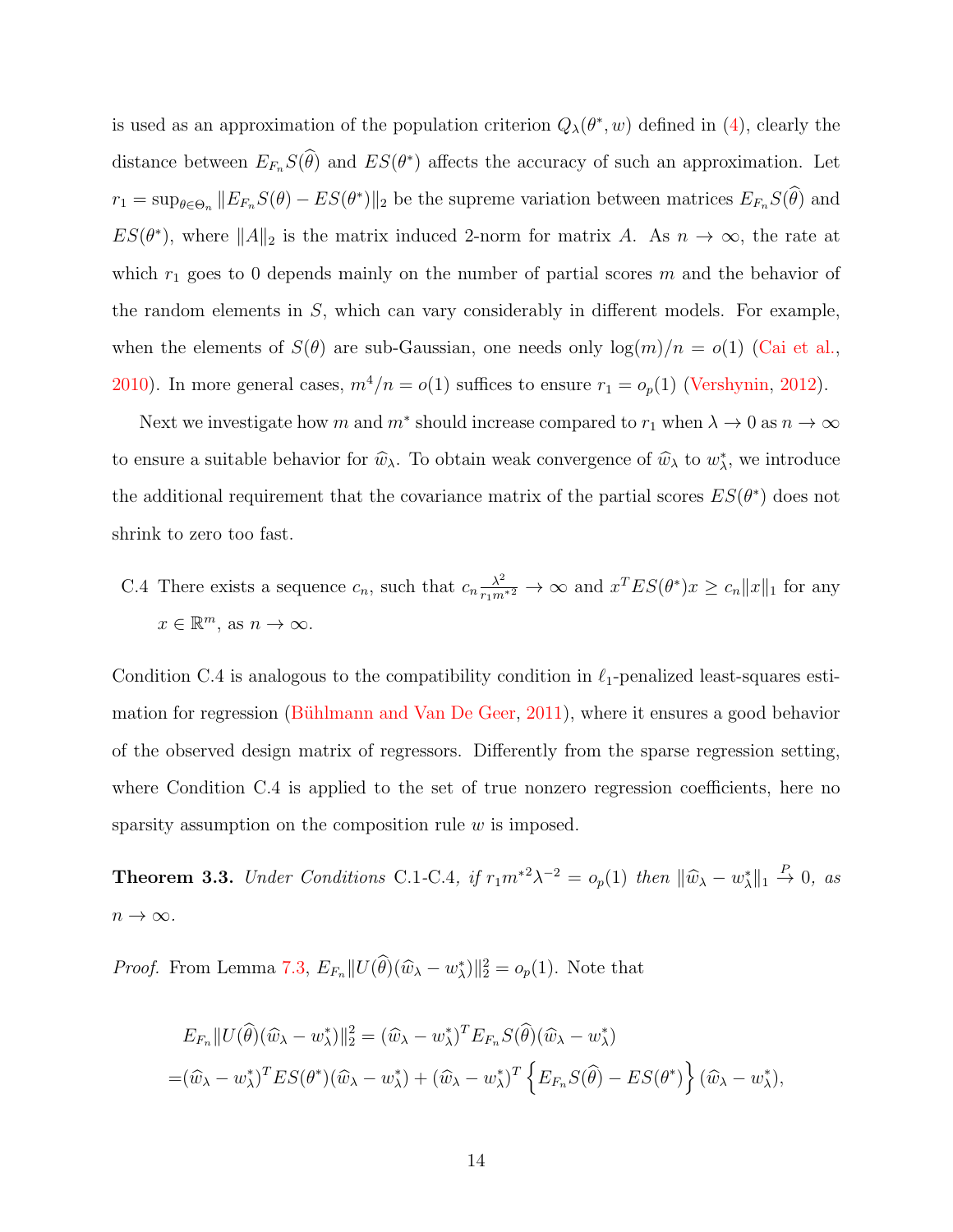and the second term of the last equality is  $O_p(r_1m^{*2}\lambda^{-2})$  by Lemma [7.2.](#page-29-0) Thus,  $(\widehat{w}_{\lambda}$  –  $w_{\lambda}^{*}$ )<sup>T</sup>ES( $\theta^{*}$ )( $\widehat{w}_{\lambda}-w_{\lambda}^{*}$ ) =  $O_{p}(r_{1}m^{*2}\lambda^{-2})$ , which implies  $\|\widehat{w}_{\lambda}-w_{\lambda}^{*}\|_{1} \stackrel{P}{\rightarrow} 0$  by Condition C.4.

<span id="page-14-0"></span>**Corollary 3.4.** Let  $\lambda$  be a sequence such that  $\lambda \to 0$  as  $n \to \infty$ . Under Conditions C.1-C.4, if  $r_1 m^{*2} \lambda^{-2} = o_p(1)$ , we have

$$
\sup_{\theta \in \Theta_n} E_{F_n} ||u(\theta, \widehat{w}_{\lambda}) - u(\theta, w_{\lambda}^*)||_2 \stackrel{P}{\to} 0, \quad \text{as } n \to \infty.
$$
 (14)

*Proof.* From Lemma [7.3,](#page-30-0)  $E_{F_n} ||u(\hat{\theta}, \hat{w}_\lambda) - u(\hat{\theta}, w_\lambda^*)||_2^2 = o_p(1)$ . The result follows by noting that for any  $\theta \in \Theta_n$ , the difference  $E_{F_n} ||u(\theta, \widehat{w}_{\lambda}) - u(\theta, w_{\lambda}^*)||_2^2 - E_{F_n} ||u(\widehat{\theta}, \widehat{w}_{\lambda}) - u(\widehat{\theta}, w_{\lambda}^*)||_2^2 =$  $(\hat{w}_{\lambda} - w_{\lambda}^*)^T E_{F_n}[S(\theta) - S(\hat{\theta})](\hat{w}_{\lambda} - w_{\lambda}^*)$  is  $o_p(1)$  according to Conditions C.1, C.2 and Theorem  $\Box$ [3.3](#page-13-0)

Corollary [3.4](#page-14-0) states that the composite likelihood score  $u(\theta,\widehat{w}_{\lambda})$  is a reasonable approximation to  $u(\theta, w^*_{\lambda})$ . Particularly, even for  $\lambda$  close to zero, the composite score  $u(\theta, \hat{w}_{\lambda})$  still uses a fraction  $|\mathcal{E}|/m$  of sub-likelihood components. At the same time  $u(\theta,\hat{w}_\lambda)$  is near the optimal score  $u(\theta, w_0^*)$ , where  $w_0^*$  is the composition rule yielding the closest CL score  $u(\theta)$ to the maximum likelihood score  $u^{ML}(\theta)$ . Moreover, the implied Godambe information

$$
\mathcal{G}(\theta, \widehat{w}_{\lambda}) = E\{\nabla u(\theta, \widehat{w}_{\lambda})\}var\{\nabla u(\theta, \widehat{w}_{\lambda})\}^{-1}E\nabla\{u(\theta, \widehat{w}_{\lambda})\}
$$

is expected to be close to  $\mathcal{G}(\theta, w)$  with  $w = w_0^*$ . However, while the MCLE based on  $w_0^*$  (or other choice of  $w_j \neq 0, j \geq 1$ ) may be unavailable or computationally intractable due to common difficulties in estimating  $var\{\nabla u(\theta, w_0^*)\}$  [\(Lindsay et al.,](#page-33-1) [2011;](#page-33-1) [Varin et al.,](#page-33-0) [2011\)](#page-33-0), our truncated composition rule  $\hat{w}_{\lambda}$  implies a more stable estimation of  $\mathcal{G}(\theta,\hat{w}_{\lambda})$  by requiring only a fraction of scores.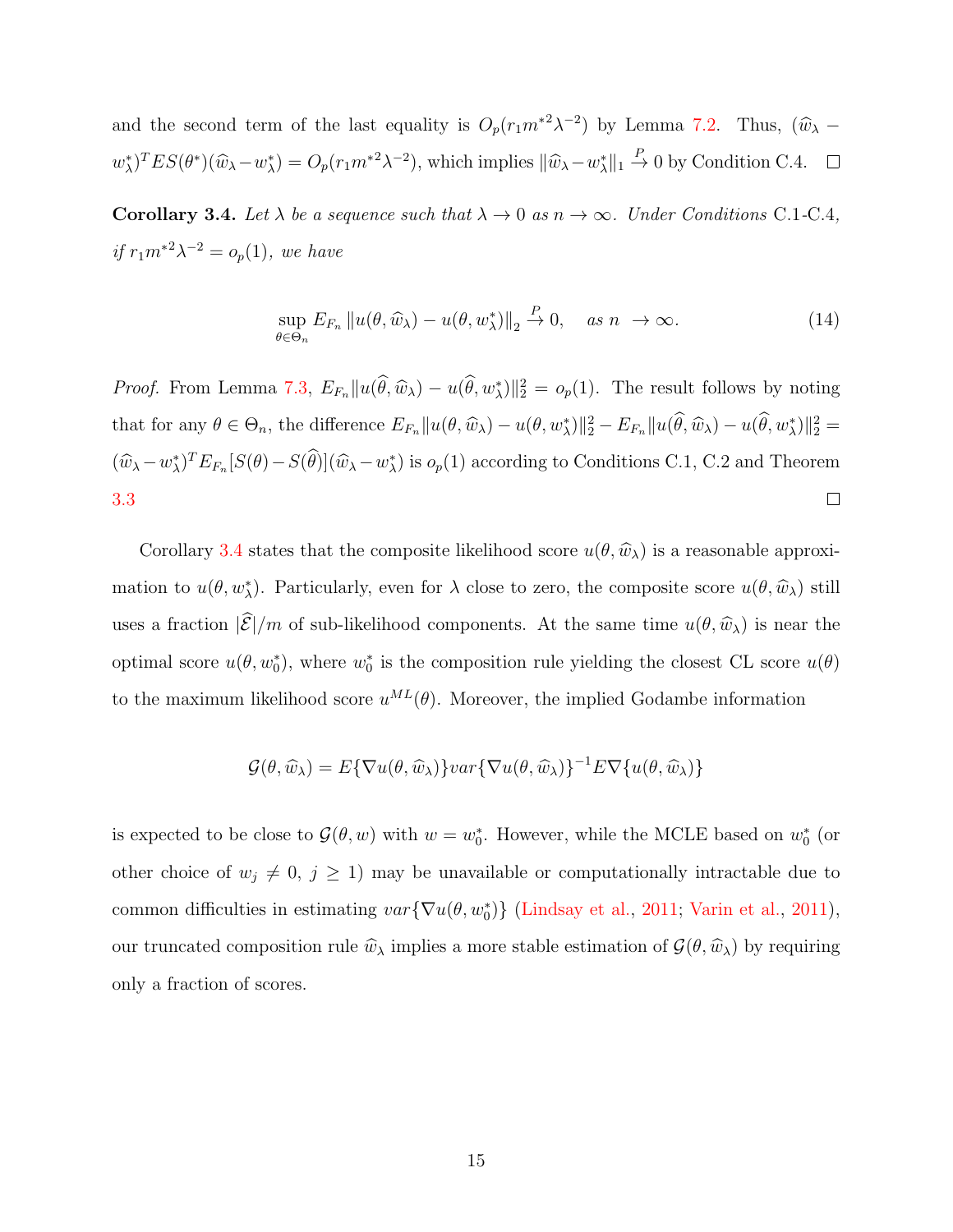#### 3.2 Asymptotic behavior of the one-step SCLE

In this section, we show consistency and give the asymptotic distribution for the SCLE  $\widehat{\theta}_{\lambda} = \widehat{\theta}(\widehat{w}_{\lambda})$  defined in the E-Step [\(8\)](#page-7-3). One advantage of one-step estimation is that consistency and asymptotic normality are treated separately. The one-step estimator  $\widehat{\theta}_{\lambda}$  inherits the properties leading to consistency from the preliminary estimator  $\hat{\theta}$ , under standard requirements on  $S(\theta)$ . For normality, additional conditions on the sub-likelihood scores are needed. Let  $H(\theta)$  be the  $p \times mp$  matrix obtained by stacking all the  $p \times p$  sub-matrices  $\nabla u_j(\theta)$ . Let  $r_2 = \sup_{\theta \in \Theta_n} \max_{j,k} |E_{F_n} H(\theta)_{j,k} - EH(\theta^*)_{j,k}|$  be the maximum variation between the empirical and the optimal Hessian matrices. Let  $r_3 = \sup_{\theta \in \Theta_n} \max_j ||E_{F_n} u_j(\theta) - E u_j(\theta^*)||_1$  be the supreme variation between empirical scores and their expected value around  $\Theta_n$ . In the rest of this section, we use  $J^*_{\lambda} = Cov[u(\theta^*, w^*_{\lambda})]$  and  $K^*_{\lambda} = -E\nabla u(\theta^*, w^*_{\lambda})$  to denote the population variability and sensitivity  $p \times p$  matrices, respectively, both depending implicitly on  $n$ . We further assume:

- C.5 There exist positive constants  $c_5$  and  $c_6$  such that  $E[\sup_{\theta \in \Theta_n} H(\theta)_{j,k}] < c_5$ , and  $Var[\sup_{\theta \in \Theta_n} H(\theta)_{j,k}] < c_6$ , for all  $j, k \geq 1$ .
- C.6 Each element  $EH(\theta)_{j,k}, j, k \geq 1$  of the matrix  $EH(\theta)$  is continuous with uniformly bounded first and second derivatives on  $\theta \in \Theta_n$ .

**Theorem 3.5.** Suppose there exist  $N > 0$  such that  $K^*_{\lambda}$  is non-singular with all eigenvalues bounded away from 0 for all  $n > N$ . Under Conditions C.1 - C.6, if  $r_1 m^{*2} \lambda^{-2} = o_p(1)$ ,  $r<sub>2</sub>$ √  $\overline{m^*}\lambda^{-1} = o_p(1)$  and  $r_3m^*\lambda^{-1} = o_p(1)$ , then as  $n \to \infty$  we have

- (i)  $\|\widehat{\theta}_{\lambda} \theta^*\|_1 \stackrel{P}{\to} 0$ , and
- (*ii*)  $\sqrt{n} J^*_{\lambda}$  $^{-\frac{1}{2}}K_{\lambda}^{*}(\widehat{\theta}_{\lambda}-\theta^{*}) \stackrel{D}{\rightarrow} N_{p}(0,I),$

where  $J^*_{\lambda} = Cov[u(\theta^*, w^*_{\lambda})]$  and  $K^*_{\lambda} = -E\nabla u(\theta^*, w^*_{\lambda})$  denote  $p \times p$  population variability and sensitivity matrices.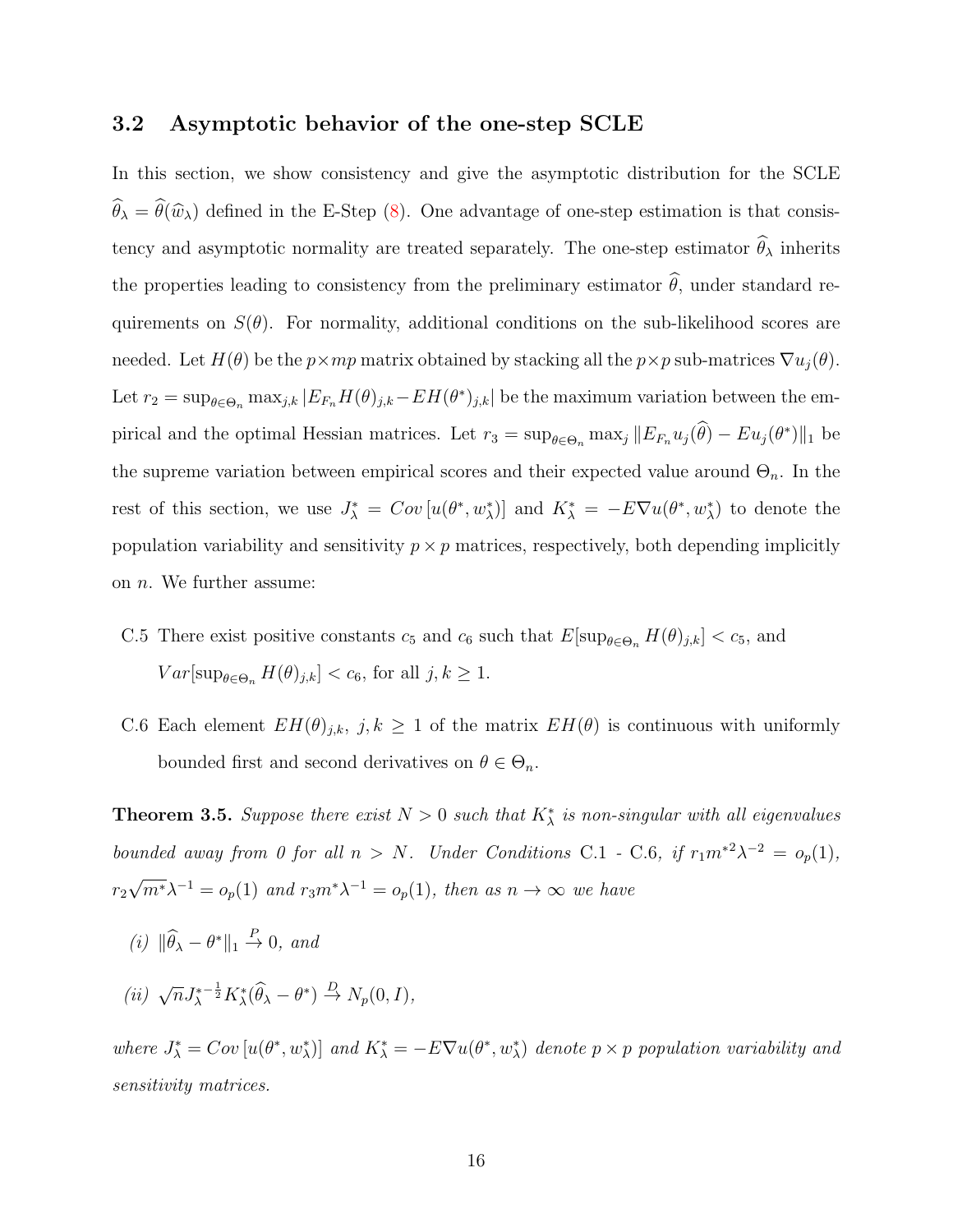*Proof.* Without loss of generality, we only prove the case  $p = 1$ . Since p is fixed, the proof can be easily generalized to the case  $p > 1$  without additional conditions. Let  $\widehat{K}_{\lambda} =$  $-E_{F_n}\nabla u(\hat{\theta},\hat{w}_\lambda)$  be the empirical sensitivity matrix. Then  $\hat{\theta}_\lambda$  can be written as  $\hat{\theta}_\lambda = \hat{\theta} + \hat{\theta}_\lambda$  $\widehat{K}_{\lambda}^{-1}E_{F_n}u(\widehat{\theta},\widehat{w}_{\lambda}),$  with  $\widehat{\theta}$  being a consistent preliminary estimator. Note that  $Eu(\theta^*,w^*_{\lambda})=0$ and

<span id="page-16-0"></span>
$$
||E_{F_n}u(\hat{\theta}, \hat{w}_\lambda) - Eu(\theta^*, w_\lambda^*)||_1 \le ||E_{F_n}u(\hat{\theta}, \hat{w}_\lambda) - E_{F_n}u(\hat{\theta}, w_\lambda^*)||_1
$$
\n
$$
+ ||E_{F_n}u(\hat{\theta}, w_\lambda^*) - E_{F_n}u(\theta^*, w_\lambda^*)||_1 + ||E_{F_n}u(\theta^*, w_\lambda^*) - Eu(\theta^*, w_\lambda^*)||_1.
$$
\n(15)

The first term on the right hand side of [\(15\)](#page-16-0) is  $o_p(1)$  by Lemma [7.3.](#page-30-0) The second term is  $o_p(1)$ since  $||E_{F_n}u(\hat{\theta}, w^*_{\lambda}) - E_{F_n}u(\theta^*, w^*_{\lambda})||_1 \leq \max_j |E_{F_n}u_j(\hat{\theta}) - E_{F_n}u_j(\theta^*)||w^*_{\lambda}||_1$ , which converges to 0 by Theorem's assumptions and Lemma [7.2.](#page-29-0) The last term of  $(15)$  is also  $o_p(1)$  by the Law of Large Numbers. This shows that  $E_{F_n}u(\hat{\theta}, \hat{w}_\lambda) \stackrel{P}{\to} 0$ . Moreover, from Lemma [7.4,](#page-30-1)  $\|\hat{K}_{\lambda} - K_{\lambda}^*\|_1 = o_p(1)$ . Since  $K_{\lambda}^*$  has all eigenvalues bounded away from 0 for large *n*, we have  $\widehat{K}_{\lambda}^{-1}E_{F_n}u(\widehat{\theta},\widehat{w}_{\lambda}) \stackrel{P}{\to} 0$ . Since  $\widehat{\theta} \stackrel{P}{\to} \theta^*$ , we have  $\widehat{\theta}_{\lambda} = \widehat{\theta} + \widehat{K}_{\lambda}^{-1}E_{F_n}u(\widehat{\theta},\widehat{w}_{\lambda}) \stackrel{P}{\to} \theta^*$ , which shows part (i) of the theorem.

To show normality in (ii), re-arrange  $\hat{\theta}_{\lambda} = \hat{\theta} + \hat{K}_{\lambda}^{-1} E_{F_n} u(\hat{\theta}, \hat{w}_{\lambda})$  and obtain

<span id="page-16-1"></span>
$$
\widehat{K}_{\lambda}(\widehat{\theta}_{\lambda} - \theta^*) = \widehat{K}_{\lambda}(\widehat{\theta} - \theta^*) + E_{F_n}u(\widehat{\theta}, \widehat{w}_{\lambda}) = E_{F_n}u(\theta^*, \widehat{w}_{\lambda}) + [\widehat{K}_{\lambda} - \widetilde{K}_{\lambda}](\widehat{\theta} - \theta^*)
$$
\n
$$
= E_{F_n}u(\theta^*, w_{\lambda}^*) + [E_{F_n}u(\theta^*, \widehat{w}_{\lambda}) - E_{F_n}u(\theta^*, w_{\lambda}^*)] + [\widehat{K}_{\lambda} - \widetilde{K}_{\lambda}](\widehat{\theta} - \theta^*), \tag{16}
$$

where  $K_{\lambda} = -E_{F_n} \nabla u(\theta, \hat{w}_{\lambda})$  and  $\hat{\theta}$  is some value between  $\hat{\theta}$  and  $\theta^*$ . The second equality follows from the first-order expansion of  $E_{F_n}u(\theta^*,\hat{w})$  at  $\hat{\theta}$ . For the first term in [\(16\)](#page-16-1), we have  $\sqrt{n}J_{\lambda}^*$  $\{-\frac{1}{2}E_{F_n}u(\theta^*,w_\lambda^*)\stackrel{D}{\to}N_p(0,I),\$  since the Lindeberg-Feller Central Limit Theorem applies to  $u(\theta^*, w_\lambda^*)$  by Lemma [7.6.](#page-31-1) By Lemma [7.5](#page-30-2)  $J_\lambda^* = O(m^*)$ , so the first term in [\(16\)](#page-16-1) is  $O_p(\sqrt{m^*/n})$ . The second term in [\(16\)](#page-16-1)  $E_{F_n}u(\theta^*, \hat{w}_\lambda) - E_{F_n}u(\theta^*, w_\lambda^*) = E_{F_n}U(\theta^*)^T(\hat{w}_\lambda - w_\lambda^*)$ is of smaller order compared to first term  $E_{F_n}u(\theta^*, w_\lambda^*) = E_{F_n}U(\theta^*)^Tw_\lambda^*$  since  $\|\widehat{w}_\lambda - w_\lambda^*\| \overset{P}{\to} 0$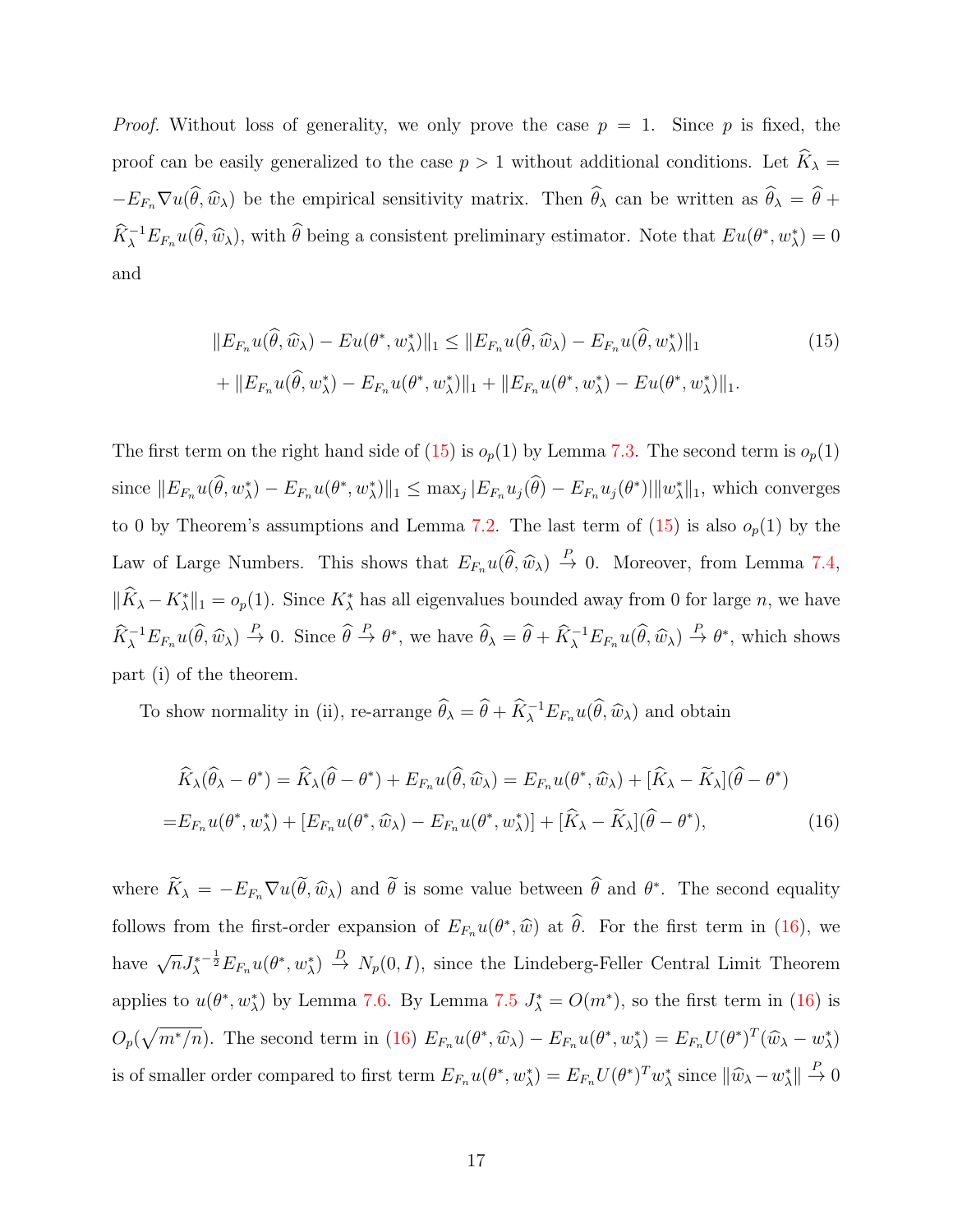by Theorem [3.3.](#page-13-0) For the last term in  $(16)$ , we have

<span id="page-17-2"></span>
$$
\begin{split} |(\widehat{K}_{\lambda} - \widetilde{K}_{\lambda})(\widehat{\theta} - \theta^{*})|_{1} &\leq \left\{ \max_{j} \left| E_{F_{n}} \nabla u_{j}(\widehat{\theta}) - E \nabla u_{j}(\theta^{*}) \right| \right. \\ &\quad + \max_{j} \left| E_{F_{n}} \nabla u_{j}(\widetilde{\theta}) - E \nabla u_{j}(\theta^{*}) \right| \right\} \left| |\widehat{w}_{\lambda}|_{1} |\widehat{\theta} - \theta^{*}| \right. \\ &\leq & 2r_{2} \|\widehat{w}_{\lambda}\|_{1} |\widehat{\theta} - \theta^{*}|. \end{split} \tag{17}
$$

and the last expression in [\(17\)](#page-17-2) is  $o_p(r_2m^*n^{-1/2}\lambda^{-1})$  by Lemma [7.2.](#page-29-0) Theorem's assumption that  $r_1m^{*2}\lambda^{-2} = o_p(1)$  implies that the last term in [\(16\)](#page-16-1) is of smaller order compared to the first term. Finally, since  $\|\hat{K}_{\lambda} - K_{\lambda}^*\|_1 = o_p(1)$  according to Lemma [7.4,](#page-30-1) Slutsky's Theorem implies the desired result.  $\Box$ 

Consistency and asymptotic normality for the one-step estimator  $\widehat{\theta}_{\lambda}$  follow mainly from  $\widehat{w}_{\lambda}$  converging in probability to the target composition rule  $w_{\lambda}^*$ . Since each sub-likelihood score is unbiased and asymptotically normal, their linear combination is also normally distributed. The overall convergence rate is given by  $\parallel$  $\sqrt{n}J^*_\lambda$  $^{-\frac{1}{2}}K^*_{\lambda}\|_1$  which is of order between  $\sqrt{n}$  and  $\sqrt{nm}$ . The actual order depends on the underlying correlation between partial scores  $u_1, \ldots, u_m$ . While the optimal rate  $\sqrt{nm}$  is achieved when the scores are perfectly independent, combining highly correlated scores into the final estimating equation will give rates closer to  $\sqrt{n}$ .

## <span id="page-17-0"></span>4 Examples for special families of models

In this section, we illustrate the SCLE through estimation of location and scale estimation for special multivariate normal models.

### <span id="page-17-1"></span>4.1 Estimation of common location for heterogeneous variates

Let  $X \sim N_m(\theta 1_m, \Sigma)$ , where the  $m \times m$  covariance matrix  $\Sigma$  has off-diagonal elements  $\sigma_{jk}$  $(j \neq k)$  and diagonal elements  $\sigma_k^2$   $(j = k)$ . Computing the MLE of  $\theta$  requires  $\Sigma^{-1}$  and in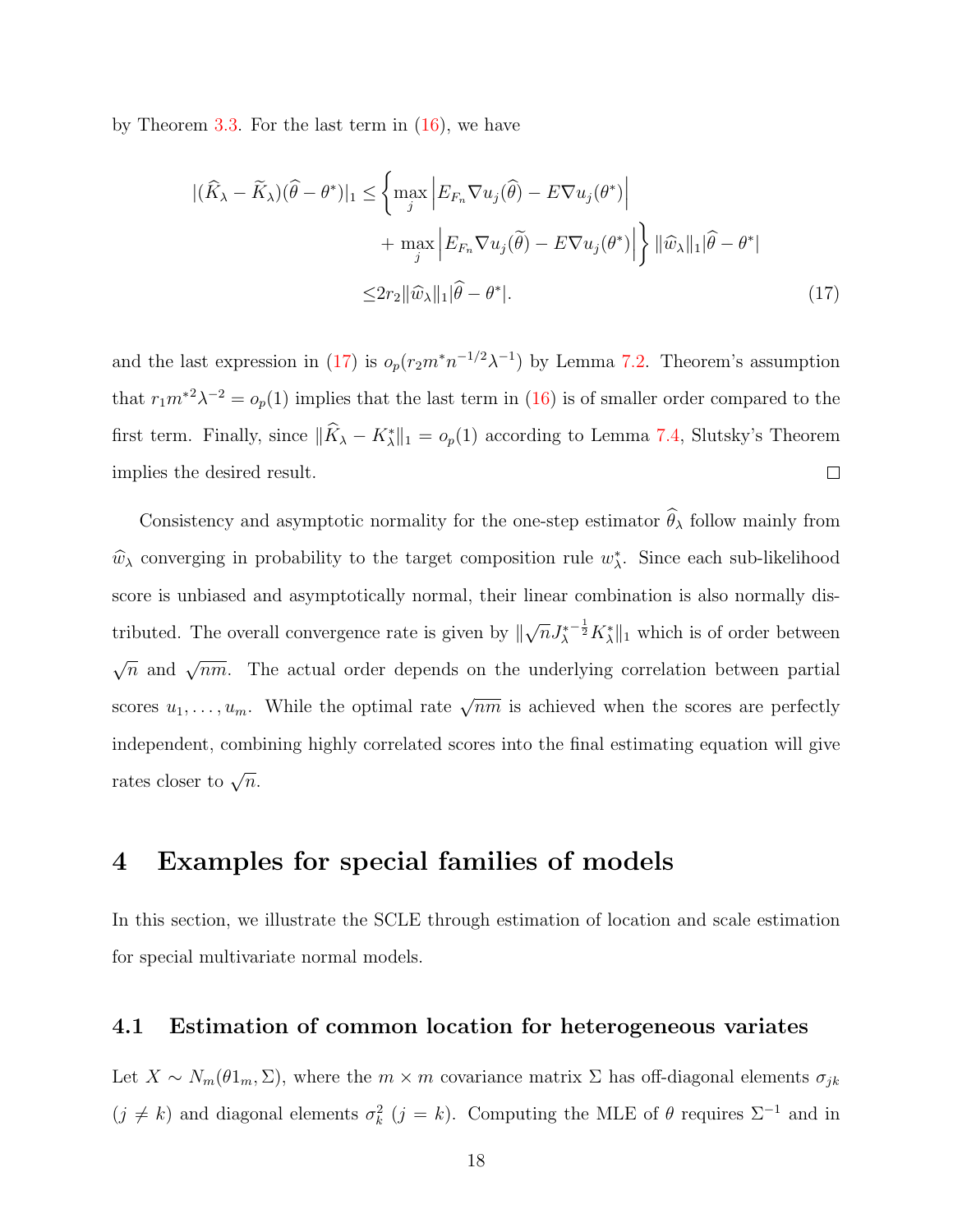practice  $\Sigma$  is replaced by the MLE  $\widehat{\Sigma} = E_{F_n} X^T X$ . When  $n < m$ ,  $\widehat{\Sigma}$  is singular and the MLE of  $\theta$  is not available in practice, whilst CL estimation is still feasible. The *j*th partial score is  $u_j(\theta) = (X_j - \theta) / \sigma_j^2$  and the CL estimating equation [\(1\)](#page-2-0) based on the sample  $X^{(1)}, \ldots, X^{(n)}$ is

$$
0 = E_{F_n}u(\theta, w) = \sum_{j=1}^m \frac{w_j}{n\sigma_j^2} \sum_{i=1}^n (X_j^{(i)} - \theta),
$$

leading to the profiled MCLE

<span id="page-18-0"></span>
$$
\widehat{\theta}(w) = \left(\sum_{j=1}^{m} w_j \sigma_j^{-2} \overline{X}_j\right) / \left(\sum_{j=1}^{m} w_k \sigma_j^{-2}\right),\tag{18}
$$

which is a weighted average of marginal sample means  $\overline{X}_j = n^{-1} \sum_{i=1}^n X_j^{(i)}$  $j^{(i)}$ ,  $j \geq 1$ . In this example, one can work out directly the optimal composition rule  $w^*_{\lambda}$  and no estimation is required. Particularly, it is useful to inspect the special case where  $X$  has independent components ( $\sigma_{jk} = 0$  for all  $j \neq k$ ). This corresponds to the fixed-effect meta-analysis model where estimators from  $m$  independent studies are combined to improve accuracy. Under independence, we have the explicit solution

$$
w_{\lambda,j}^* = (1 - \sigma_j^2 \lambda) I\left(\sigma_j^2 < \lambda^{-1}\right), \quad 1 \le j \le m,
$$

which highlights that overly noisy data subsets with variance  $\sigma_j^2 \geq \lambda^{-1}$  are dropped and thus do not influence the final estimator [\(18\)](#page-18-0). The number of non-zero elements in  $w^*_{\lambda}$  is  $\sum_{j=1}^m I(\sigma_j^2 < \lambda^{-1}).$ 

Note that when  $\lambda = 0$ , we have uniform weights  $w_0^* = (1, \ldots, 1)^T$  and the corresponding MCLE is the usual optimal meta-analysis solution. Although the implied estimator  $\hat{\theta}(w_0^*)$ has minimum variance, it offers no control for the overall computational cost since all  $m$ sub-scores are selected. On the other hand, choosing judiciously  $\lambda > 0$  may lead to low computational burden with negligible loss for the resulting estimator. For instance, assuming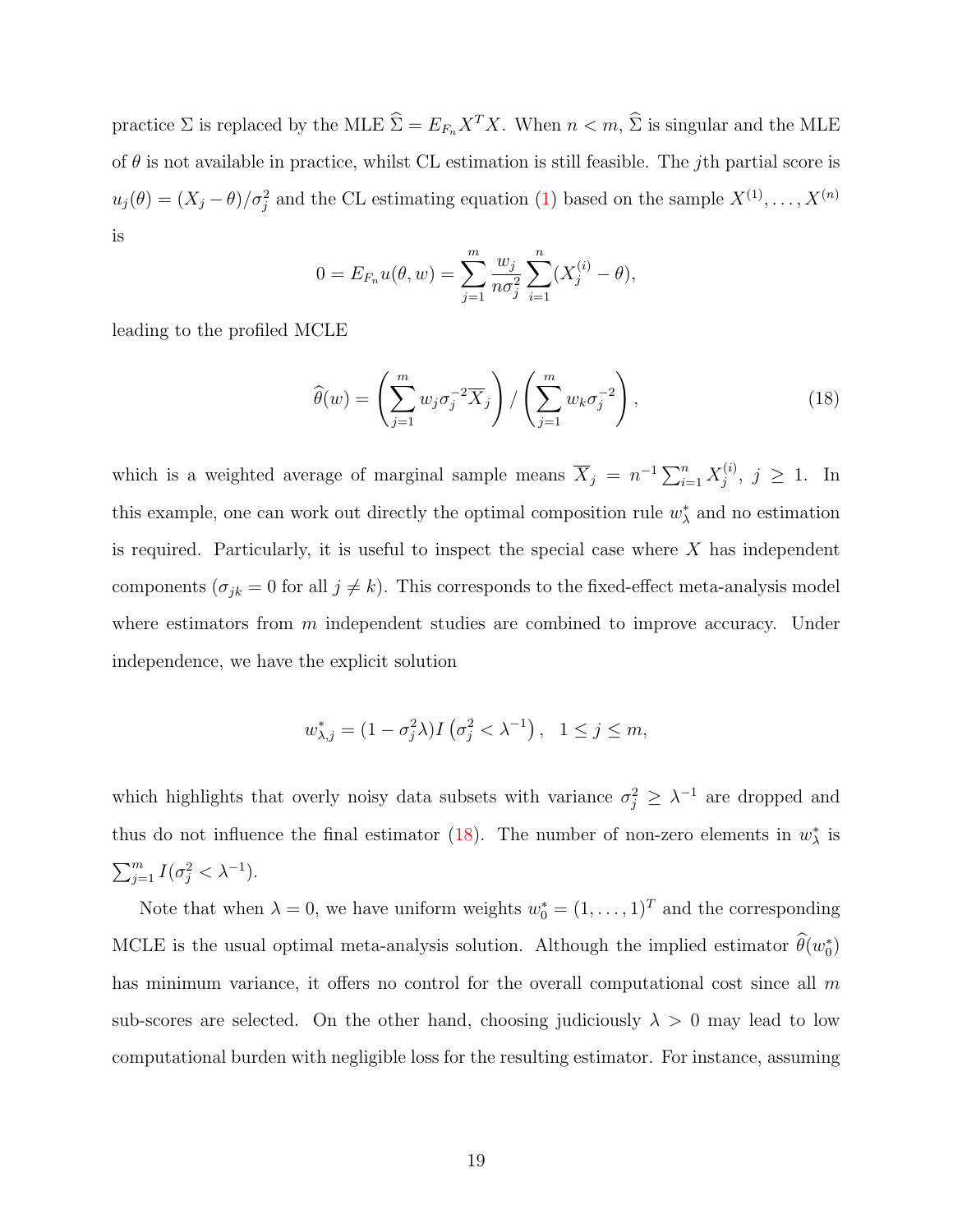$\sigma_j^2 = j^2$ , for  $\theta \in \Theta_n$ , a straightforward calculation shows

$$
E\left[u(\theta, w_{\lambda}^*) - u(\theta, w_0^*)\right]^2 \leq \lambda^2 \sum_{j \in \mathcal{E}} j^2 + \sum_{j \notin \mathcal{E}} j^{-2} + o(1),\tag{19}
$$

Since the number of the non-zero scores  $\sum_{j=1}^{m} I(j^2 < \lambda^{-1}) = [\lambda^{-\frac{1}{2}}]$ , the first term the mean squared difference between  $u(\theta, w^*_{\lambda})$  and the optimal score  $u(\theta, w^*_{0})$  is bounded by  $\lambda^2 \lambda^{-1} \lambda^{-\frac{1}{2}} = \lambda^{\frac{1}{2}}$ , up to a vanishing term. Thus, if  $\lambda = o(1)$ , the composite score  $u(\theta, w_\lambda^*)$ converges to the optimal composite score  $u(\theta, w_0^*)$ . Particularly, if  $\lambda$  decreases at a sufficiently slow rate, the truncated score  $u(\theta, w^*_{\lambda})$  can still contain a relatively small number of terms, while the correspondent estimator  $\hat{\theta}(w_{\lambda}^*)$  is approximately equal the optimal estimator  $\hat{\theta}(w_0^*)$ in terms of statistical accuracy.

If the elements of X are correlated  $(\sigma_{jk} \neq 0 \text{ for } j \neq k)$ , the partial scores contain overlapping information on  $\theta$ . In this case, tossing away some highly correlated partial scores improves computing while maintaining satisfactory statistical efficiency for the final estimator. Figure [1](#page-20-0) shows the solution path of  $w^*_{\lambda}$  and the asymptotic relative efficiency of the corresponding SCLE  $\hat{\theta}(w_{\lambda}^*)$  compared to MLE for different values of  $\lambda$ . When m is large (e.g.  $m = 1000$ ), the asymptotic relative efficiency drops gradually until a few scores are left. This example illustrates that a relatively high efficiency can be achieved by our truncated CL equations, when a few partial scores already contains the majority of information about  $\theta$ . In such cases, the final SCLE with a sparse composition rule is expected to achieve a good trade-off between computational cost and statistical efficiency.

#### 4.2 Location estimation in exchangeable normal variates

In our second example we consider exchangeable variables with  $X \sim N_m(\theta 1_m, \Sigma)$  with  $\Sigma = (1 - \rho)I_m + \rho I_m I_m^T$ ,  $0 < \rho < 1$ . The marginal scores  $u_j(\theta) = X_j - \theta$  are identically distributed and exchangeable with equal correlation. Differently from Example [4.1,](#page-17-1) the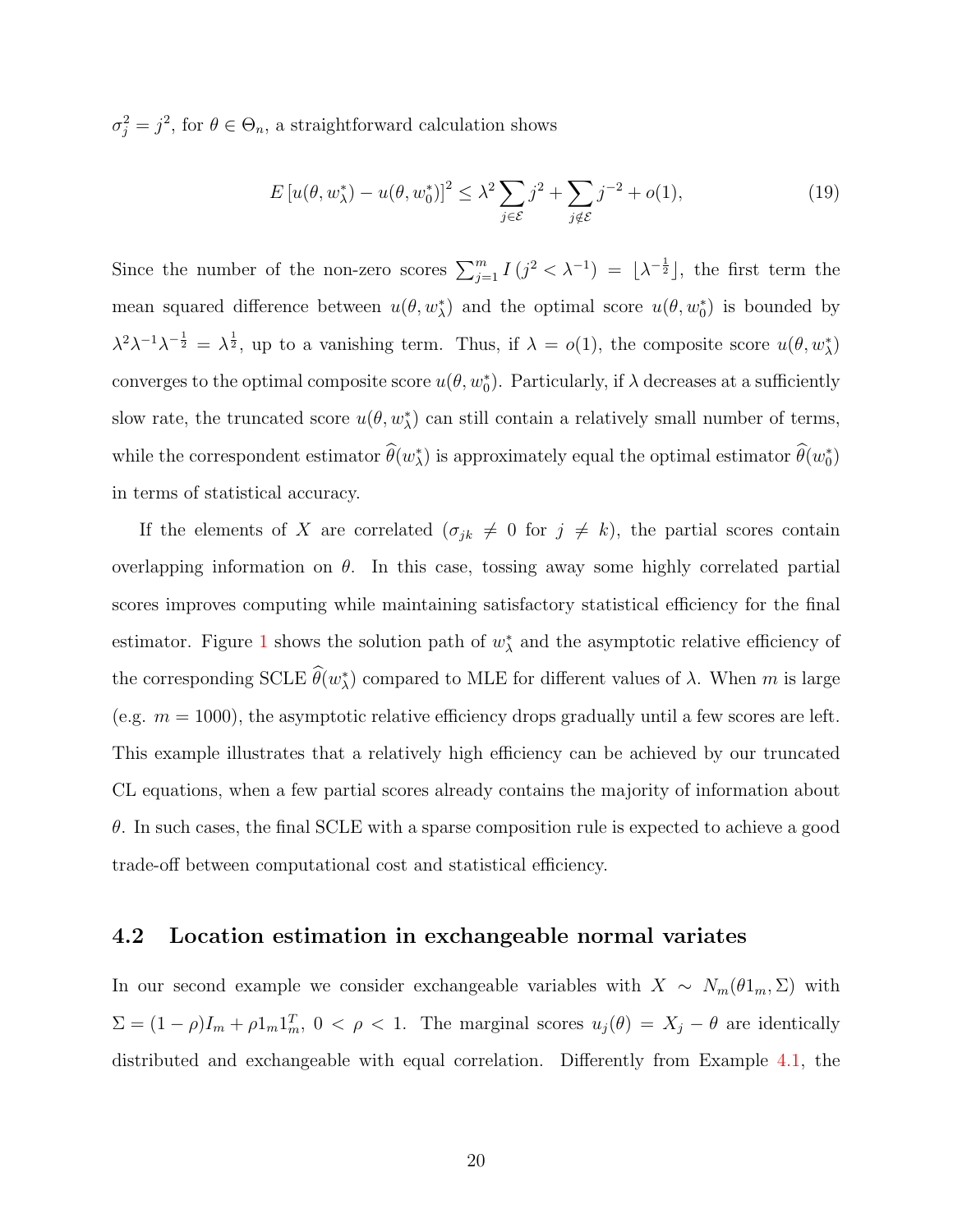<span id="page-20-0"></span>

Figure 1: Top Row: Solution paths for the minimizer  $w^*_{\lambda}$  of Criterion  $Q(\theta^*, w)$  in [\(4\)](#page-5-0) for different values of  $\lambda$  with corresponding number of sub-likelihoods. Bottom Row: Asymptotic relative efficiency (ARE) of the SCLE  $\hat{\theta}(w_{\lambda}^*)$  compared to MLE. The vertical dashed lines on the bottom represent  $\hat{\lambda}$  selected by Criterion [\(12\)](#page-9-1) with  $\tau = 0.9$ . Results correspond to the common location model  $X \sim N_m(\theta^* 1_m, \Sigma)$  with jth diagonal element of  $\Sigma$  equal to j, and  $(jk)$ th off-diagonal element of  $\Sigma$  equal to  $\rho\sqrt{jk}$ .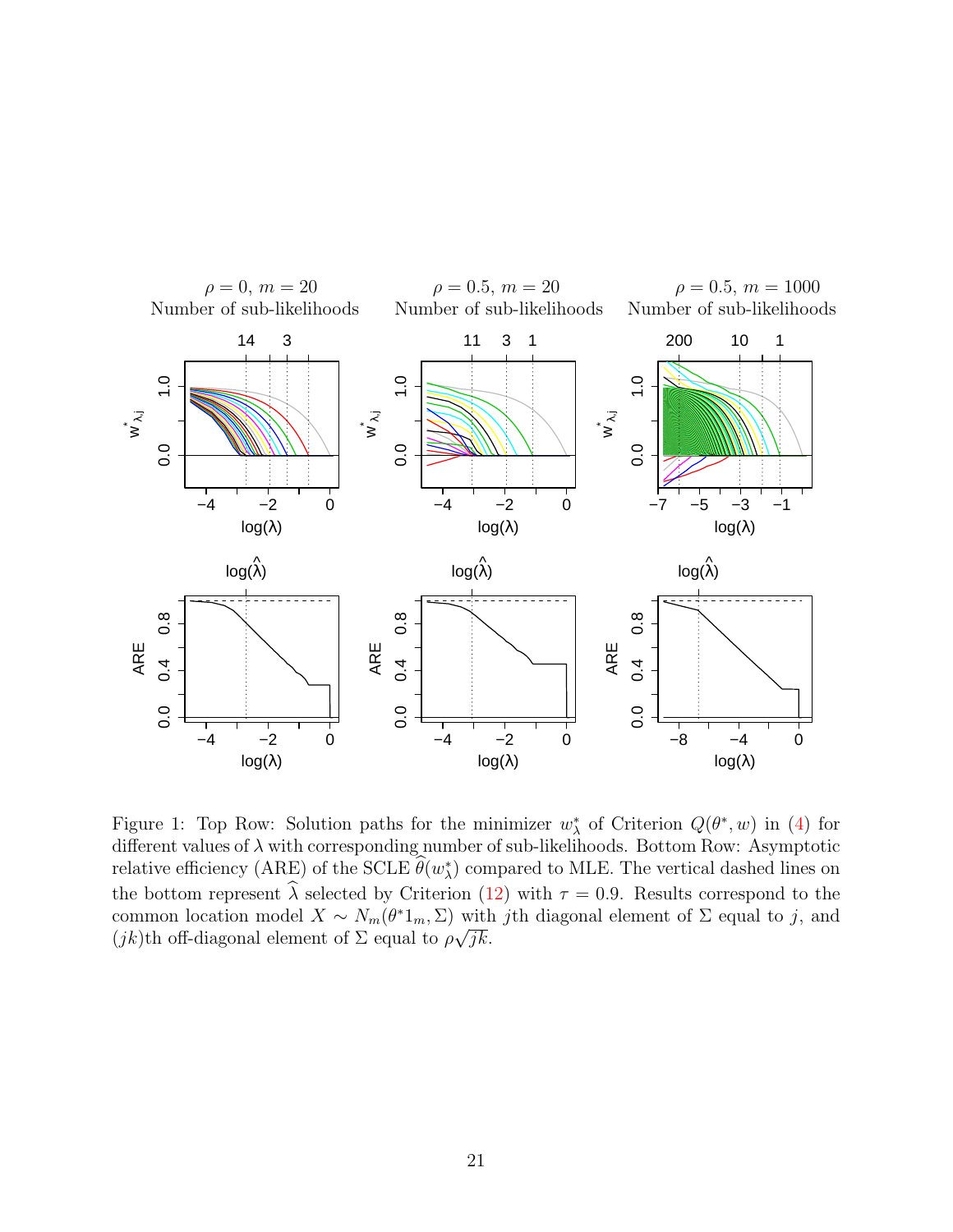solution  $w^*_{\lambda}$  to Criterion [\(4\)](#page-5-0) has equal elements

$$
w_{\lambda,j}^* = \frac{1 - \lambda}{\rho(m-1) + 1} I(\lambda < 1), \quad 1 \le j \le m,
$$

so the optimal parameter estimator is  $\widehat{\theta}(w_{\lambda}^*) = \sum_{j=1}^m \overline{X}_j/m$  regardless of the value of  $\lambda$ . The first eigenvalue of  $ES(\theta)$  is  $\theta(m-1) + 1$ , whilst the remaining  $m-1$  eigenvalues are all equal to  $1 - \theta$ , suggesting that the first score contains a relatively large information on  $\theta$  compared to the other scores. When m is much larger than n, we have  $var{\lbrace \hat{\theta}(w_0^*) \rbrace}$  =  $\left[\rho^2(m-1)+1\right]/(mn) \approx \rho^2/n$ . The trade-off between statistical and computational efficiency may be measured by the ratio of estimator's variance with  $m = \infty$  compared to that with  $m < \infty$ . This ratio is  $t(m) = \rho^2 m / {\rho^2 (m-1) + 1}$ , which increases quickly for smaller m and much slower for larger m (e.g.,  $t(5) = 0.83$ ,  $t(9) = 0.90$  and  $t(50) = 0.98$ , if  $\rho = 0.75$ ). Thus, although all the elements in  $w^*_{\lambda}$  are nonzero, a few partial scores contain already the majority of the information on  $\theta$ . This suggests that in practice taking a sufficiently large value for  $\lambda$ , so that the sparse empirical solution  $\hat{w}_{\lambda}$  contains only a few of zero elements, already ensures a relatively high statistical efficiency for the corresponding MLCE  $\widehat{\theta}(\widehat{w}_{\lambda})$ .

#### 4.3 Exponentially decaying covariances

Let  $X \sim N_d(0, \Sigma(\theta))$ , where the jkth element of  $\Sigma(\theta)$  is  $\sigma_{jk}(\theta) = \exp{\{-\theta d(j,k)\}}$ . The quantity  $d(j, k)$  may be regarded as the distance between spatial locations j and k. Evaluating the ML score in this example is computationally expensive when  $d$  is large, since it requires computing the inverse of  $\Sigma(\theta)$ , a task involving  $O(d^3)$  operations. On the other hand, the CL score is obtained by inverting  $2 \times 2$  covariance matrices, thus requiring at most  $O(d^2)$  operations. Given i.i.d. observations  $X^{(1)}, \ldots, X^{(n)}$  on X, the MCLE  $\widehat{\theta}(w)$  solves the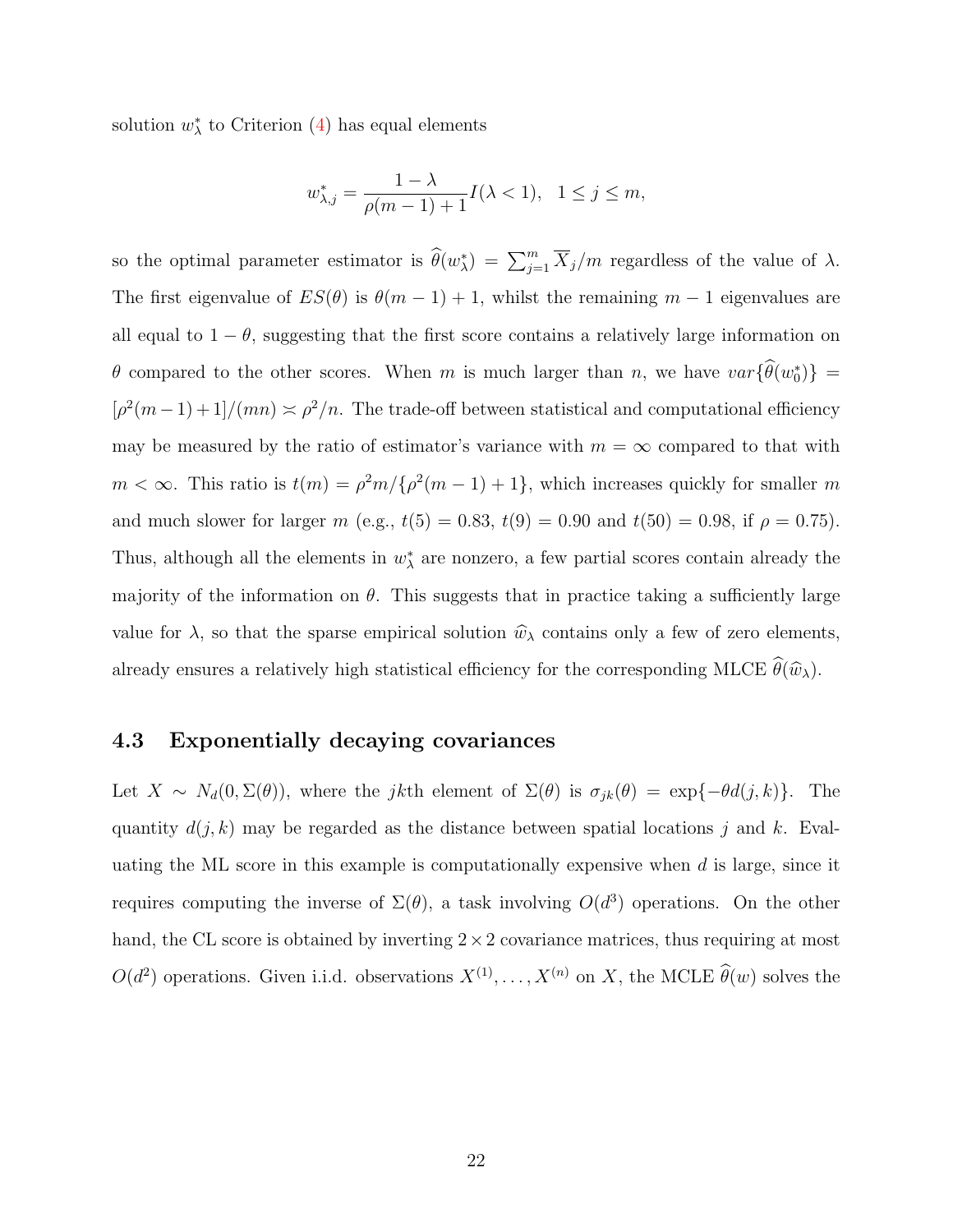equation

$$
0 = \sum_{j < k} w_{jk} \sum_{i=1}^{n} u_{jk}(\theta, X_j^{(i)}, X_k^{(i)})
$$
\n
$$
= \sum_{j < k} w_{jk} \sum_{i=1}^{n} \left[ \frac{\sigma_{jk}(\theta) \{ X_j^{(i)} + X_k^{(i)}^2 - 2X_j^{(i)} X_k^{(i)} \sigma_{jk}(\theta) \}}{\{1 - \sigma_{jk}(\theta)^2\}^2} \right] \sigma_{jk}(\theta) d(j, k)
$$
\n
$$
- \sum_{j < k} w_{jk} \sum_{i=1}^{n} \left[ \frac{\sigma_{jk}(\theta) + X_j^{(i)} X_k^{(i)}}{1 - \sigma_{jk}(\theta)^2} \right] \sigma_{jk}(\theta) d(j, k),
$$

where  $u_{jk}$  corresponds to the score of a bivariate normal distribution for the pair  $(X_j, X_k)$ .

Figure [2](#page-23-0) shows the analytical solution path of the minimizer  $w^*_{\lambda}$  of Criterion [\(4\)](#page-5-0) for different values of  $\lambda$ , and the asymptotic relative efficiency of the SCLE  $\hat{\theta}(w_{\lambda}^{*})$  compared to MLE. We consider a number of pairs ranging from  $m = 45$  to  $m = 1225$  for various choices of θ. When  $λ = 0$ , the SCLE has relatively high asymptotic efficiency. Interestingly, efficiency remains steady around 90% until only a few sub-likelihoods are left. This suggests again that a very small proportion of partial-likelihood components contains already the majority of the information about  $\theta$ . In such cases, the SCLE reduces dramatically the computing burden while retaining satisfactory efficiency for the final estimator.

## <span id="page-22-0"></span>5 Numerical examples

In this section, we study the finite-sample performance of the SCLE in terms by assessing its mean squared error and computing cost when the data dimension d increases. As a preliminary estimator, we use the MCLE  $\hat{\theta}(w)$  with  $w = (1, \ldots, 1)^T$ , which is perhaps the most common choice for w in CL applications [\(Varin et al.,](#page-33-0) [2011\)](#page-33-0).

#### 5.1 Example 1

We generate samples of size 50 from  $X \sim N_m(\theta 1_m, \Sigma_l)$ ,  $l = 1, ..., 4$ . We specify the following covariance structures:  $\Sigma_1 = I_m$ ;  $\Sigma_2$  is diagonal with kth diagonal elements  $\sigma_k^2 = k$ ;  $\Sigma_3$  has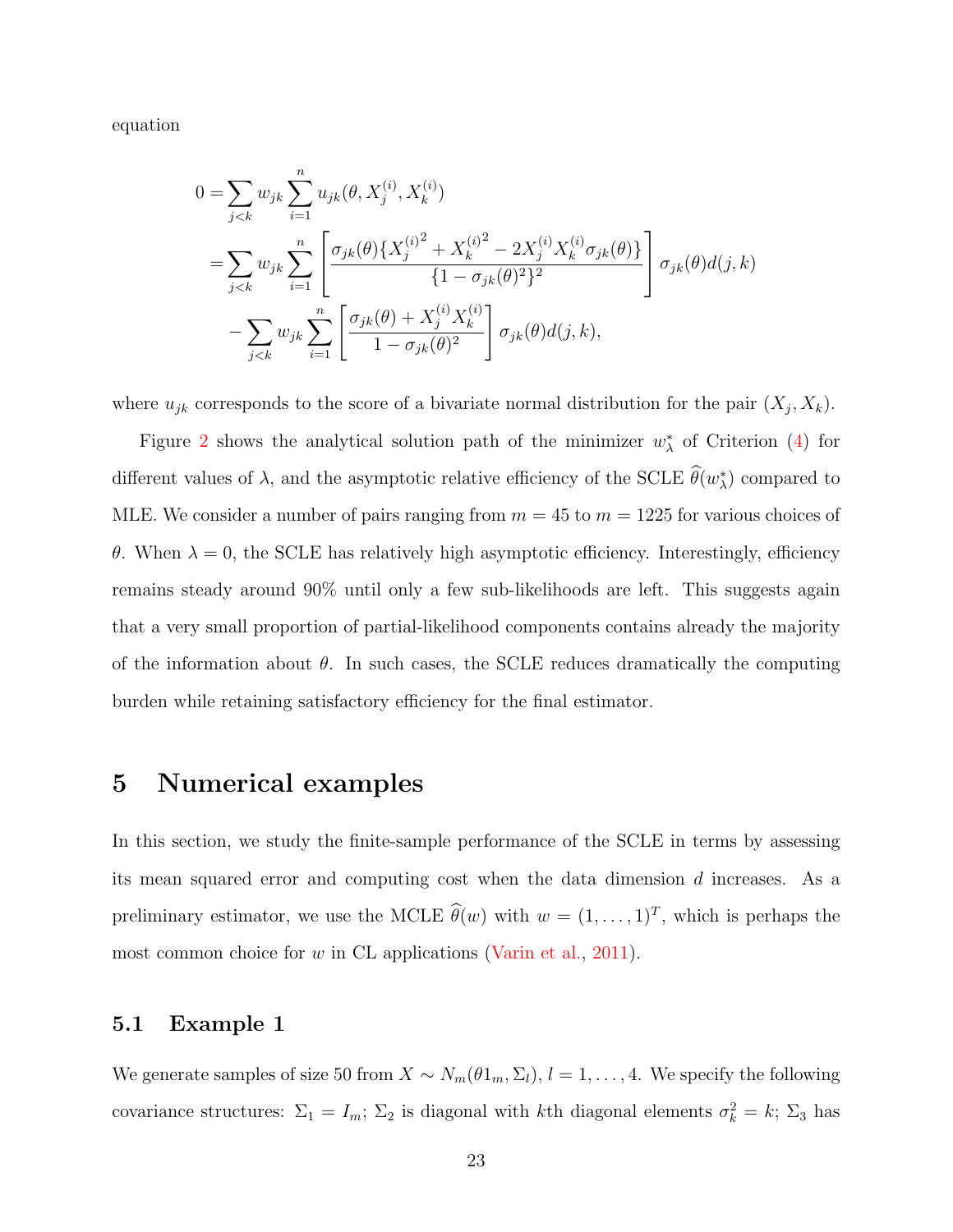<span id="page-23-0"></span>

Figure 2: Top Row: Solution paths for the minimizer  $w^*_{\lambda}$  of Criterion  $Q(\theta^*, w)$  defined in [\(4\)](#page-5-0) for different values of  $\lambda$  with corresponding number of sub-likelihoods reported. Bottom Row: Asymptotic relative efficiency (ARE) of SCLE  $\hat{\theta}(w_{\lambda}^*)$  compared to MLE. The vertical dashed lines on the bottom row correspond to  $\hat{\lambda}$  selected by Criterion [\(12\)](#page-9-1) with  $τ = 0.9$ . Results correspond to the model  $X \sim N_d(0, \Sigma(\theta))$  with  $(j, k)$ th element of Σ equal to  $\exp\{-\theta\sqrt{2|j-k|}\}.$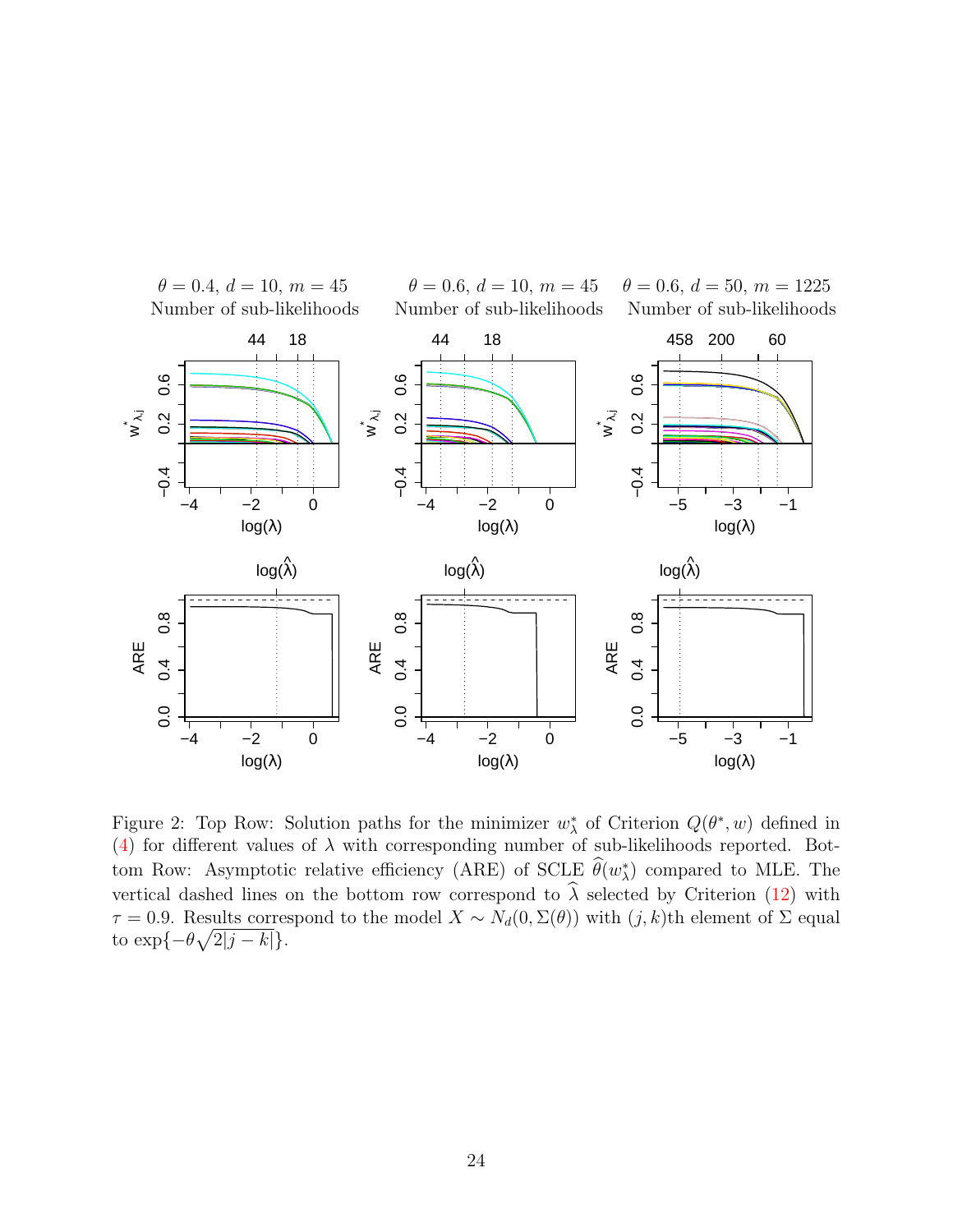unit diagonal elements with the first  $10$  elements of  $X$  uncorrelated with any other element while the other elements in X have pairwise correlations  $0.8^{|j-k|}$  (10 < j < k < d);  $\Sigma_4$ has unit diagonal elements and a block diagonal structure with independent blocks of six elements each and within-block correlation of 0.6.

Figure [3](#page-25-0) (left), shows the relative mean squared error of the SCLE  $\widehat{\theta}_{\lambda}$  compared to that of the MLE for a moderate data dimension  $(d = m = 30)$ . The points in the trajectories correspond to inclusion of a new sub-likelihood component according to the the least-angle al-gorithm described in Section [2.3.](#page-8-0) The SCLE  $\hat{\theta}_{\lambda}$  achieves more than 90% efficiency compared to MLE for all the covariance structures considered, always before all the candidate partial likelihoods are included. The advantage of SCLE becomes evident when the sub-likelihood scores exhibit relatively strong correlation. For example, for  $\Sigma = \Sigma_4$  where sub-likelihoods are independent between blocks, the maximum efficiency is achieved when only a few representative partial scores are selected from each block.

Figure [3](#page-25-0) (right) shows the ratio between mean squared error of the SCLE compared and that of the MLE for a relatively large data dimension  $(d = m = 1000)$  compared to the sample size  $(n = 50)$ . Although here the MLE is used as a theoretical benchmark, in practice such an estimator is not available as  $m$  is larger than the sample size  $n$ . Interestingly, when the sample size  $n$  is fixed, including all the sub-likelihoods eventually leads to substantial loss of efficiency. In this examples, selecting too many sub-likelihoods not only wastes computing resources but also implies estimators with larger errors . On the other hand, a proper choice of the tuning constant  $\lambda$  (corresponding to about 20 selected sub-likelihoods) can balance computational and statistical efficiency.

#### 5.2 Example 2

In our second numerical example, we consider covariance estimation for the model X  $\sim$  $N_d(0,\Sigma(\theta))$  with  $\Sigma(\theta)_{j,k} = \exp{-\theta^2(j-k)^2}$ . Here the covariance between components  $X_j$  and  $X_k$  in the random vector X decreases rapidly as the distance  $(j - k)^2$  between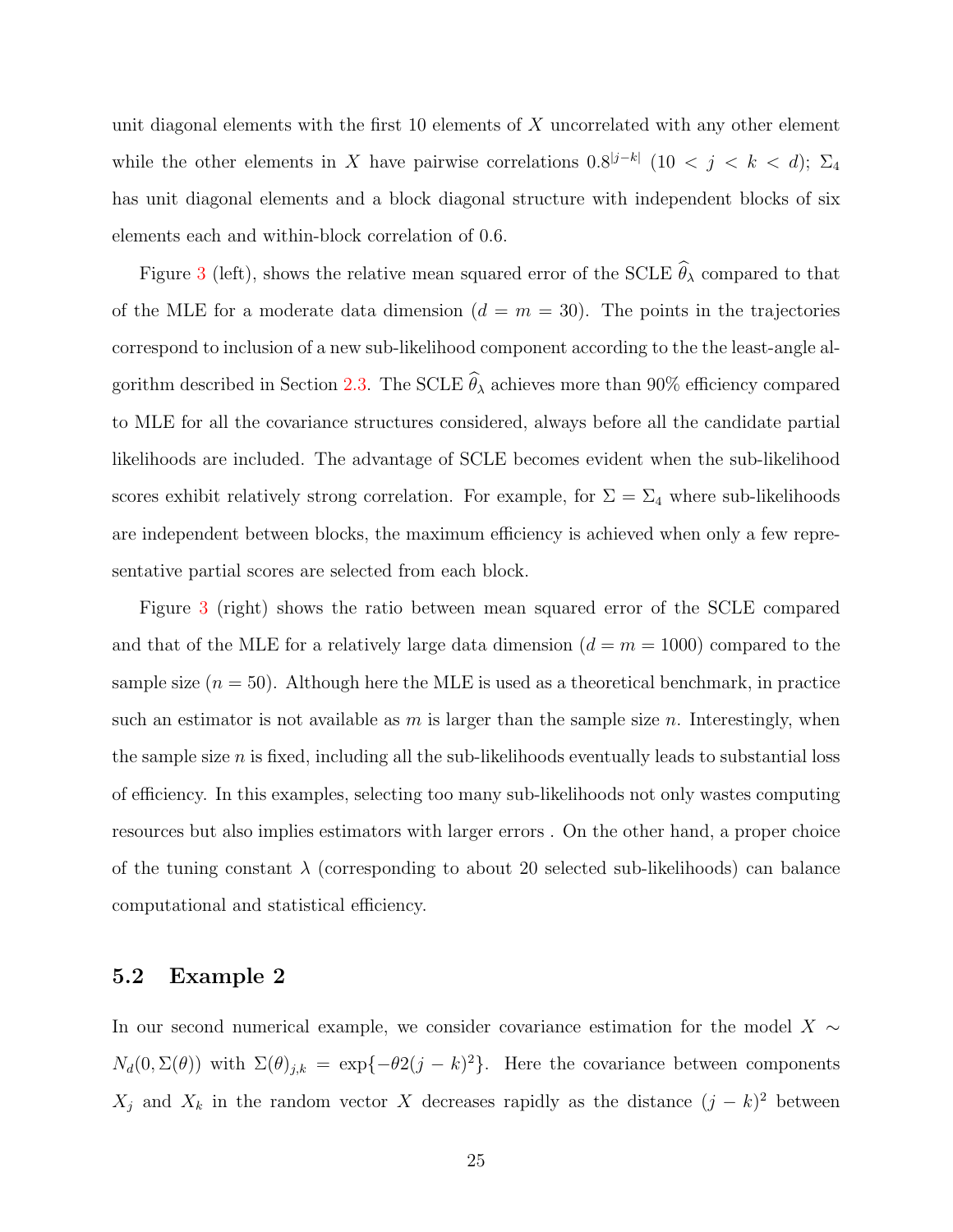<span id="page-25-0"></span>

Figure 3: Monte-Carlo estimate of the mean square error of the MLE ( $MSE_{MLE}$ ) divided by that of the SCLE (MSE<sub>SCLE</sub>), for the model  $X \sim N_m(\theta 1_m, \Sigma)$ . Each trajectory is based on 1000 Monte-Carlo samples of size  $n = 50$ . Each point in the trajectories correspond to inclusion of a new sub-likelihood component based on the least-angle algorithm described in Section [2.3.](#page-8-0) Left: Different specifications for  $\Sigma$  detailed in Section [5](#page-22-0) with  $m = 30$ . Right: Covariance  $\Sigma = \Sigma_2$  with m ranging from 50 to 1000.

components of  $X$  increases. Figure [4](#page-26-1) shows Monte-Carlo estimates for the mean square error of the SCLE  $\widehat{\theta}(\widehat{w}_{\lambda})$  compared to that of the MCLE with uniform composition rule (i.e.  $\hat{\theta}(w)$  with  $w = (1, \ldots, 1)^T$ , for  $\theta = 0.2$  and 0.4. Each point in the trajectories correspond to inclusion of a new sub-likelihood component using the least-angle algorithm described in Section [2.3.](#page-8-0) The SCLE is already more efficient than the uniform MCLE when a handful of partial scores are selected. For example if  $\theta = 0.2$  and  $m = 1035$ , selecting ten sub-likelihoods already ensures 1.5 times the accuracy of the uniform MCLE. Since the uniform MCLE uses all the  $m = 1035$  pairs of sub-likelihoods, the SCLE obtains more accurate results at a much lower computing cost.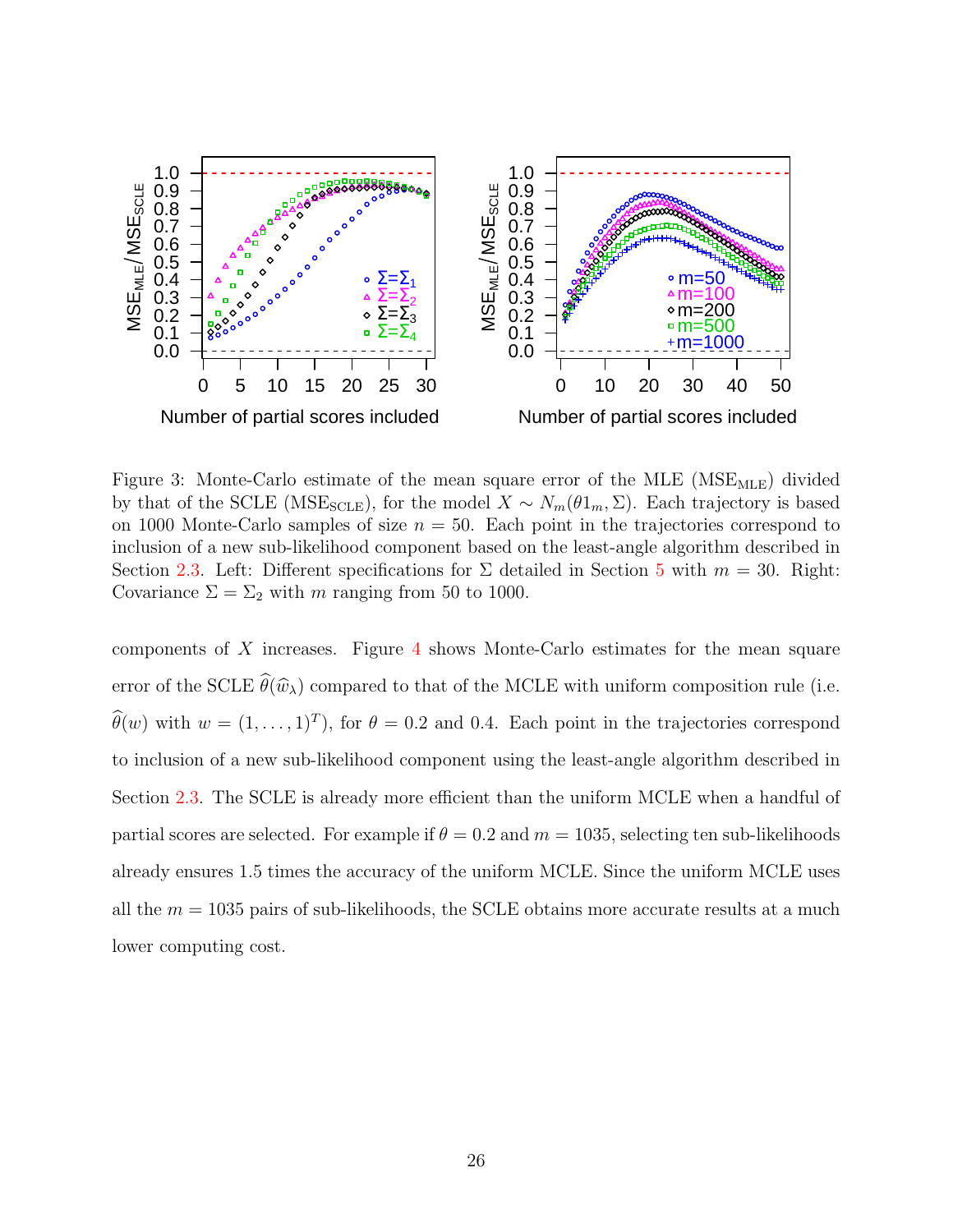<span id="page-26-1"></span>

Figure 4: Monte-Carlo estimate of the mean square error of the MCLE with  $w = (1, \ldots, 1)^T$  $(MSE<sub>Unif</sub>)$  divided by that for the SCLE  $(MSE<sub>SCLE</sub>)$ . Each point in the trajectories corresponds to the inclusion of a new sub-likelihood component based on the least-angle algorithm described in Section [2.3.](#page-8-0) Results are based on 1000 Monte Carlo samples of size  $n = 50$  from the model  $X \sim N_d(0, \Sigma(\theta))$  with  $\Sigma(\theta)_{j,k} = \exp\{-2\theta(j-k)^2\}$ . Trajectories correspond to  $\theta = 0.2$  (left) and  $\theta = 0.4$  (right) for different numbers of sub-likelihoods, m, ranging from 45 to 1035.

## <span id="page-26-0"></span>6 Conclusion and final remarks

In recent years, inference for complex and large data sets has become one of the most active research areas in statistics. In this context, CL inference has played an important role in applications as a remedy to the drawbacks of traditional likelihood approaches. Despite the popularity of CL methods, how to address the trade-off between computational parsimony and statistical efficiency in CL inference from a methodological perspective remains a largely unanswered question. Motivated by this gap in the literature, we introduced a new likelihood selection methodology which is able truncate quickly overly complex CL equations potentially encompassing many terms, while attaining relatively low mean squared error for the implied estimator. This is achieved by selecting CL estimating equations satisfying a  $\ell_1$ -constraint on the CL complexity while minimizing an approximate  $\ell_2$ -distance from the full-likelihood score. Inference based on statistical objective functions with  $\ell_1$ -penalties on the parameter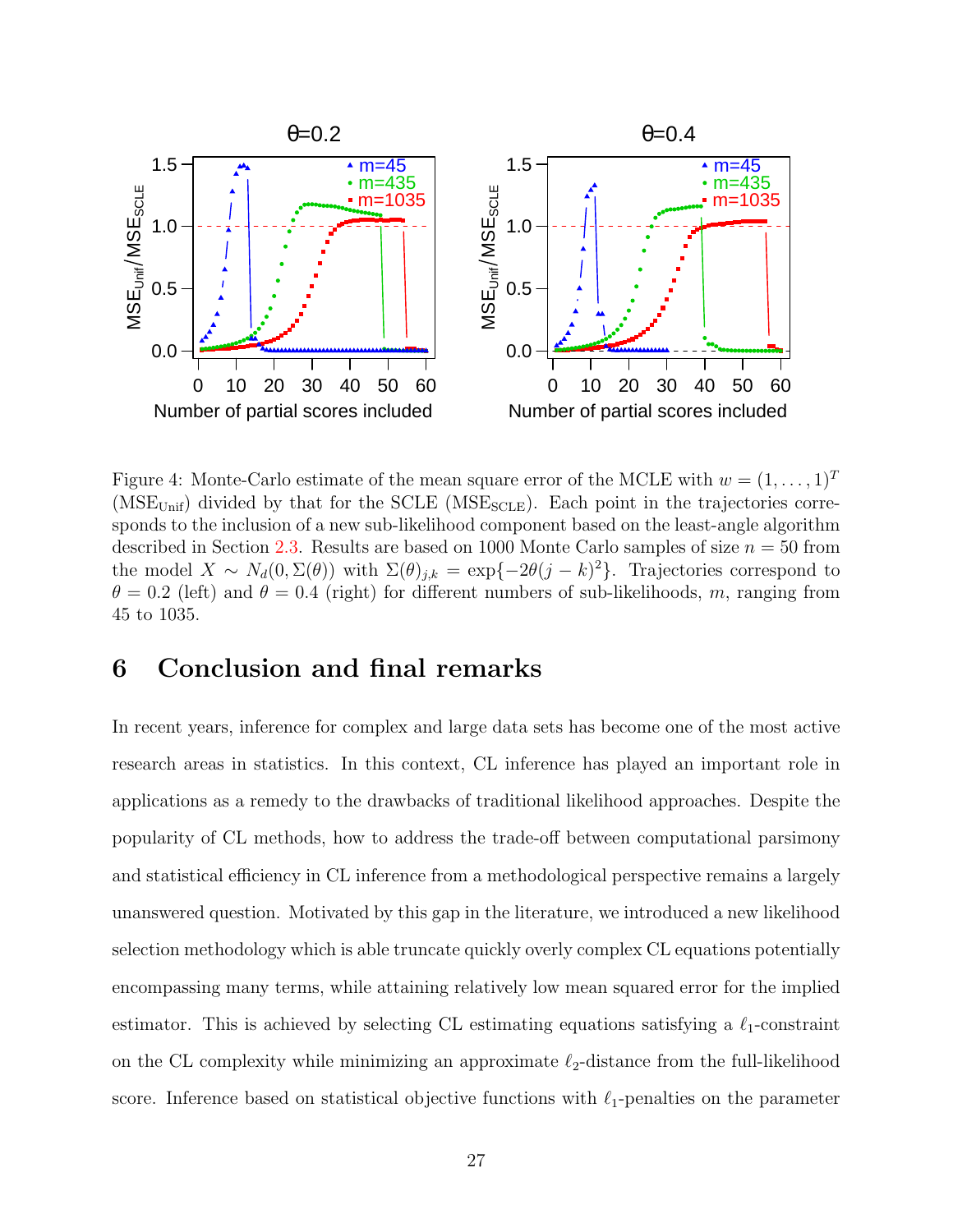$\theta$  is not new in the statistical literature (e.g., see [Giraud](#page-32-10) [\(2014\)](#page-32-10) for a book-length exposition on this topic). Note, however, that differently from existing approaches the main goal here is to reduce the computational complexity of the overall CL estimating equations regardless of the model parameter  $\theta$ , which is viewed as fixed in size. Accordingly, our  $\ell_1$ -penalty involves only the composition rule w, but not the model parameter  $\theta$ . In the future, developing approaches for simultaneous penalization on  $\theta$  and w may be useful to deal with situations where both the data dimension and the size of the parameter space increase.

Two main perks of the proposed approach make it an effective alternative to traditional CL estimation from practitioner's perspective. The first advantage is that the SCLE methodology constructs CL equations and returns inferences very quickly. Theorem [3.2](#page-12-0) shows that for any  $\lambda > 0$  the empirical composition rule  $\hat{w}_{\lambda}$  retains at most  $np \wedge m$  non-zero elements. This is an important feature of our method, which reduces – sometimes dramatically – the amount of computing needed to obtain the implied MCLE  $\widehat{\theta}(\widehat{w}_{\lambda})$  and its standard error. Lemma [3.1](#page-10-0) highlights that the non-zero elements in  $\hat{w}_{\lambda}$  correspond to partial scores maximally correlated with the residual difference  $r(\theta, w) = u^{ML}(\theta) - u(\theta, w)$ . This means that our approach constructs estimators with relatively high efficiency by dropping only those  $u_j$ s contributing the least in the CL equations for approximating  $u^{ML}(\theta)$ . The second desirable feature of our method concerns model selection and the ability to reduce the complexity of large data sets. In essence, the truncation step (T-Step) described in [\(7\)](#page-7-4) is a dimensionreduction step: starting from observations on a possibly large the  $d$ -dimensional vector  $X$ , our method generates a collection of lower-dimensional subsets  $S_{\lambda} = \{S_j, j \in \mathcal{E}_{\lambda}, \lambda > 0\}$ where  $\widehat{\mathcal{E}}_{\lambda} = \{j : \widehat{w}_{\lambda,j} \neq 0\}$ . While individually the selected data subsets in  $\mathcal{S}_{\lambda}$  are of size much smaller than d, collectively they contain most of the information on  $\theta$  for a given level of computing represented by  $\lambda$ .

From a theoretical perspective, little work has been devoted to study the properties of CL estimators when the number of sub-likelihoods  $m$  diverges. [Cox and Reid](#page-32-3) [\(2004\)](#page-32-3) discuss estimators based CL equations with  $m = \binom{d}{2}$  $\binom{d}{2} + d$  terms by taking all pairwise and marginal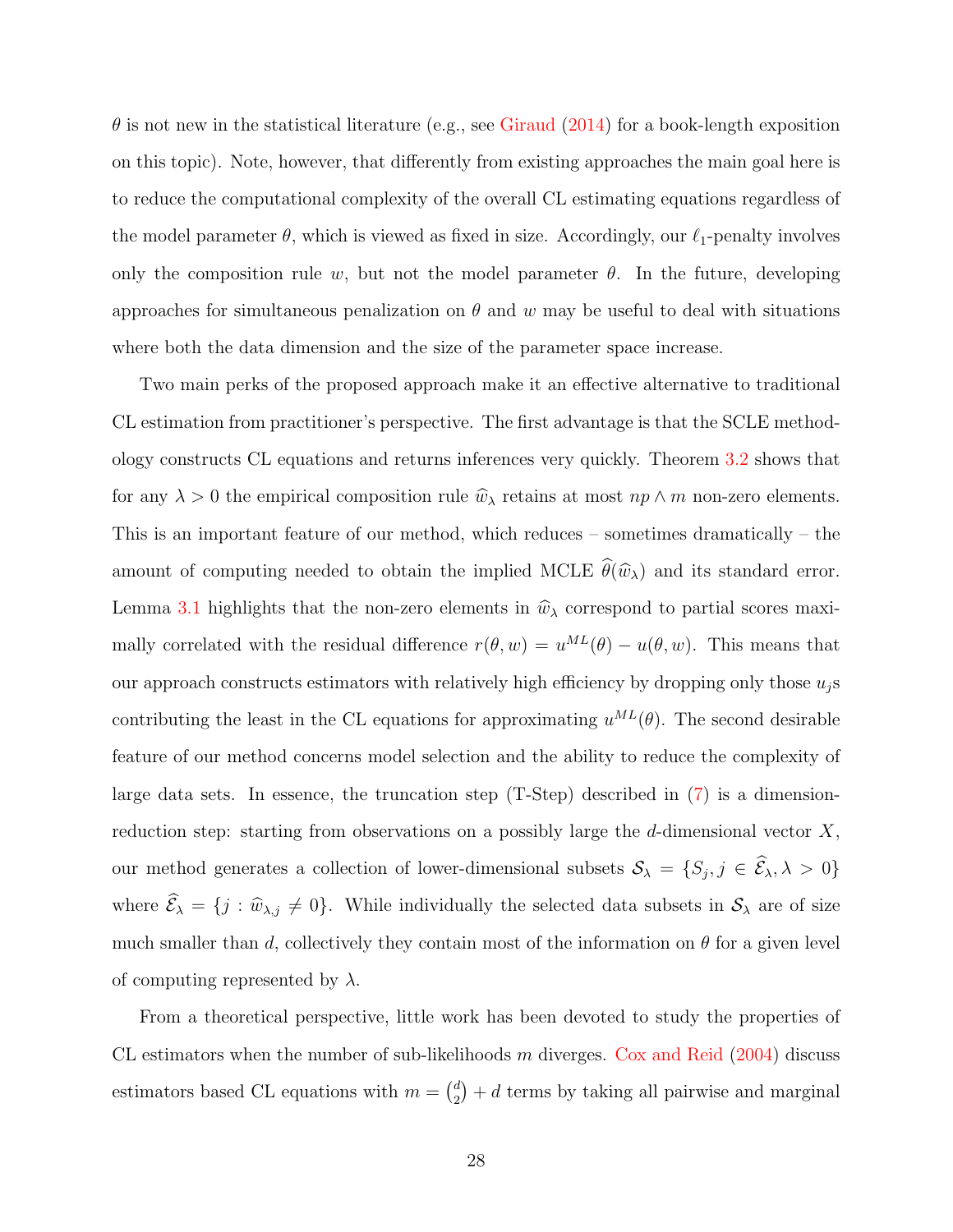scores for the d-dimensional vector  $X$ . They take non-sparse and more rigid composition rules compared to ours with  $w_{jk} = 1$  for all pairs  $(j \neq k)$  and  $w_{jj} = -a \times d$  for all marginals  $(j = k)$ , where a is a tuning constant used to increase efficiency. To our knowledge, the current paper is the first studying the behavior of more flexible sparsity-inducing composition rules and implied CL estimating equations in the setting where both  $m$  and  $n$  grow.

Theorem [3.3](#page-13-0) and Corollary [3.4](#page-14-0) provide us with guidance on when the selected score  $u(\theta,\widehat{w}_{\lambda})$  is a meaningful approximation to the unknown ML score in the sense of the objective [\(4\)](#page-5-0). A first requirement is that the total information on  $\theta$  available if the full likelihood were actually known,  $m^* = ||u^{ML}(\theta^*)||_2^2$ , is not overwhelming compared to the sample size n. If  $X \sim N_m(\theta 1_m, \Sigma)$ , we require  $m^*/n = \text{tr}\{\Sigma^{-1}\}/n \to 0$ . This condition is very mild when relatively few elements X contain a strong signal on  $\theta$ , whilst the remaining elements are noisy and with heterogeneous variances. In Section [4.1,](#page-17-1) we illustrate this by taking  $\Sigma$  diagonal with increasing diagonal elements. A second requirement is that the tuning constant  $\lambda$  dominates asymptotically  $m^*\sqrt{r_1}$ , where  $\sqrt{r_1}$  represents the convergence rate of the empirical covariance of scores  $E_{F_n}\{S(\theta)\}\$ . For instance, if the elements of  $S(\theta)$  are sub-Gaussian, we have  $r_1 = o_p(\log(m)/n)$ , meaning that  $\lambda$  should be asymptotically larger than  $m^*\sqrt{\log(m)/n}.$ 

Finally, we show that statistical optimality and computationally parsimony can co-exhist within the same selection procedure when  $\lambda$  is judiciously selected. If  $\lambda \to 0$  at the rate described in Theorem [3.3,](#page-13-0) the truncated composition rule  $\hat{w}_{\lambda}$  with  $|\hat{\mathcal{E}}_{\lambda}|$  scores approximates the optimal composition rule  $w_0^*$  consisting of m nonzero terms. Accordingly, Corollary [3.4](#page-14-0) suggests that the implied truncated CL score function  $u(\theta, \hat{w}_{\lambda})$  approximates the optimal score  $u(\theta, \hat{w}_\lambda)$ , uniformly on a neighborhood of  $\theta^*$ . Extending this type of result and developing further theoretical insight on the interplay between the type of penalty and the MCLE accuracy beyond the current i.i.d. setting would represent another exciting future research direction. For example, findings would be particularly valuable in spatial statistics where often the number of sub-likelihood components is overwhelming and poses serious challenges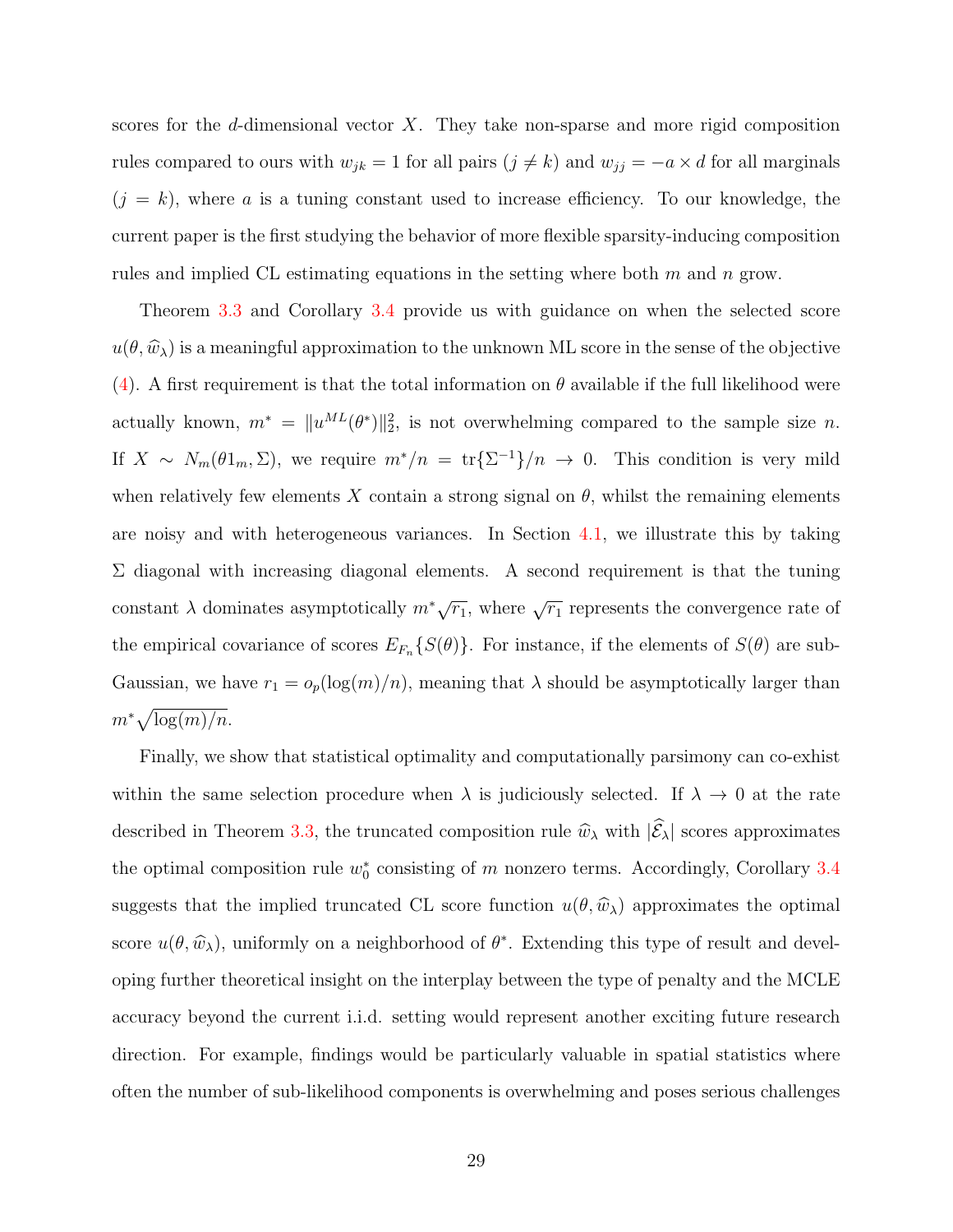to traditional CL methods.

## Appendix

In this section, we show technical lemmas required by the main results in Section [3.](#page-9-0)

**Lemma 7.1.**  $\|\widehat{w}_{\lambda}\|_1$  and  $\|w_{\lambda}^*\|_1$  are decreasing in  $\lambda$ .

*Proof.* Denote the first term of Criterion  $Q_{\lambda}(\theta, w)$  defined in [\(4\)](#page-5-0) (without the penalty term) by  $Q_1(\theta, w)$ . Suppose  $\lambda_1 > \lambda_2$ , and let  $w_1, w_2$  be the minimizers of  $Q_{\lambda_1}(\theta^*, w)$ ,  $Q_{\lambda_2}(\theta^*, w)$ respectively. Then,  $Q_1(w_1) + \lambda_1 \|w_1\|_1 \leq Q_1(w_2) + \lambda_1 \|w_2\|_1$  and  $Q_1(w_1) + \lambda_2 \|w_1\|_1 \geq Q_1(w_2) +$  $\lambda_2 \|w_2\|_1$ . Subtracting the last two inequalities gives  $(\lambda_1 - \lambda_2) \|w_1\|_1 \leq (\lambda_1 - \lambda_2) \|w_2\|_1$ . Since  $\lambda_1 > \lambda_2$ , we have  $||w_1||_1 \le ||w_2||_1$ . An analogous argument shows that  $||\hat{w}_\lambda||_1$  is  $\Box$ decreasing.

<span id="page-29-0"></span>**Lemma 7.2.** Under Conditions C.1 - C.3, if  $r_1/\lambda = o_p(1)$ , then  $||w^*_{\lambda}||_1 = O(m^*/\lambda)$  and  $\|\widehat{w}_{\lambda}\|_1 = O_p(m^*/\lambda).$ 

Proof. For  $w_\lambda^*$ , note that  $Q_\lambda(\theta^*, w_\lambda^*) = E||u^{ML}(\theta^*) - u(\theta^*, w_\lambda^*)||_2^2/2 + \lambda ||w_\lambda^*||_1 \leq Q_\lambda(\theta^*, 0) =$  $m^*/2$ , or  $\lambda \|w_\lambda^*\|_1 \leq m^*/2$ . Hence,  $\|w_\lambda^*\|_1 = O(m^*/\lambda)$ . For  $\widehat{w}_\lambda$ , we have  $\widehat{Q}(\widehat{\theta}, \widehat{w}_\lambda)$  =  $\widehat{w}_{\lambda}^T E_{F_n} S(\widehat{\theta}) \widehat{w}_{\lambda}/2 - \text{diag}(E_{F_n} S(\widehat{\theta}))^T \widehat{w}_{\lambda} + \lambda \|\widehat{w}_{\lambda}\|_1 \leq \widehat{Q}(\widehat{\theta}, 0) = 0.$  Since  $E u^{ML}(\theta^*)^T u^j(\theta^*) =$  $Eu_j(\theta^*)^T u_j(\theta^*)$ , we have

$$
\lambda \|\widehat{w}_{\lambda}\|_1 \leq \text{diag}(E_{F_n}S(\widehat{\theta}))^T \widehat{w}_{\lambda} = \text{diag}(E_{F_n}S(\widehat{\theta}) - ES(\theta^*))^T \widehat{w}_{\lambda} + Eu^{ML}(\theta^*)^T u(\theta^*, \widehat{w}_{\lambda}),
$$

with  $\text{diag}(E_{F_n}S(\hat{\theta}) - ES(\theta^*))^T \hat{w}_{\lambda} \leq \max_{j,k} |E_{F_n}S(\hat{\theta}) - ES(\theta^*))^T|_{j,k} ||\hat{w}_{\lambda}||_1 \leq r_1 ||\hat{w}_{\lambda}||_1$  and

$$
Eu^{ML}(\theta^*)^T u(\theta^*, \widehat{w}_\lambda) = O_p(m^*)
$$

Hence,  $\|\widehat{w}_{\lambda}\|_1 = O_p(m^*/\lambda)$ .

 $\Box$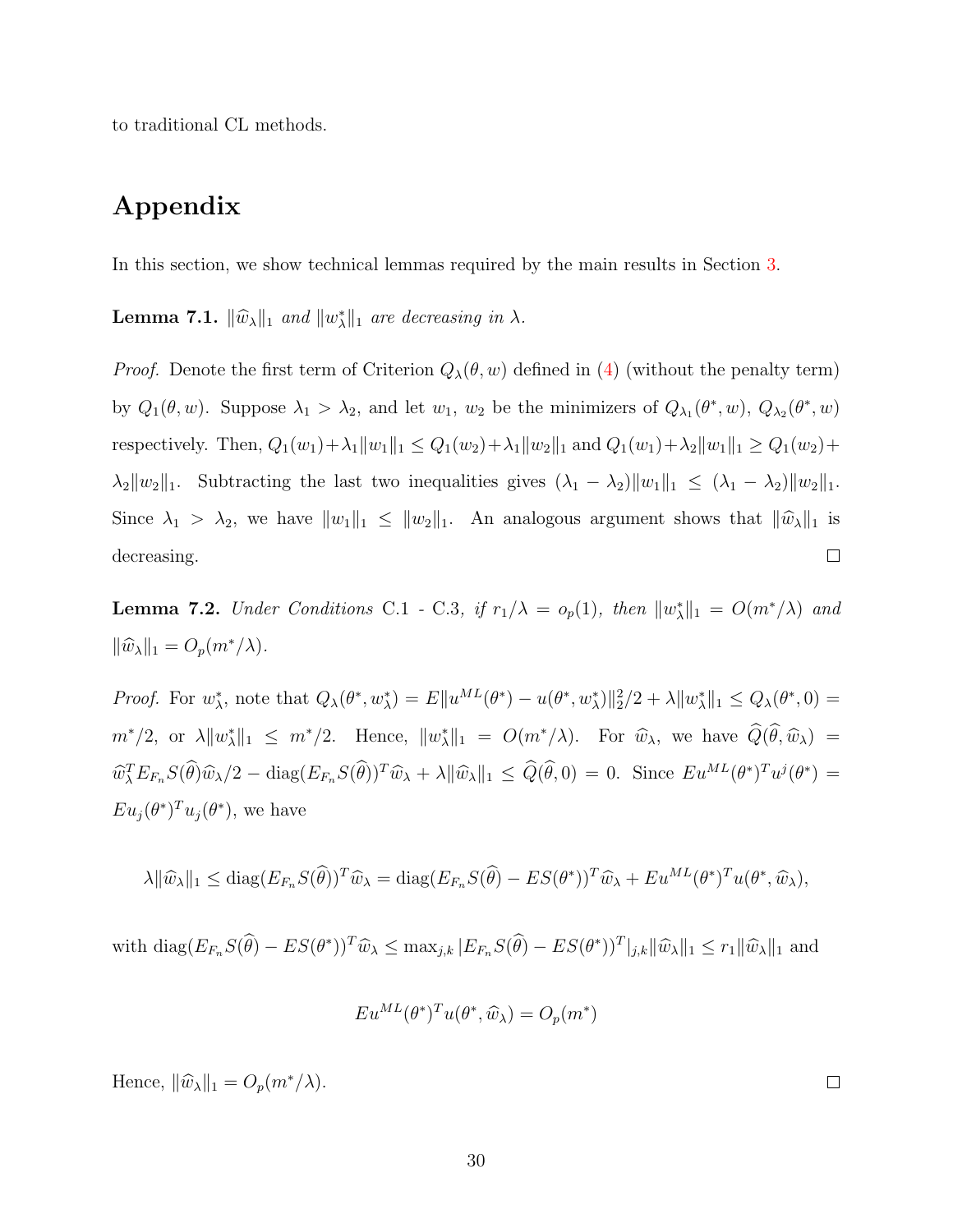<span id="page-30-0"></span>**Lemma 7.3.** Let  $\lambda \to 0$  as  $n \to \infty$ . Under Conditions C.1-C.3, if  $r_1 m^{*2} \lambda^{-2} = o_p(1)$ , we have  $E_{F_n}$  $\left\| u(\widehat{\theta}, \widehat{w}_{\lambda}) - u(\widehat{\theta}, w_{\lambda}^*) \right\|_2$  $\stackrel{P}{\rightarrow} 0$ , as  $n \rightarrow \infty$ , where  $\widehat{\theta}$  is the preliminary root-n consistent estimator used to compute  $\widehat{w}_{\lambda}$  in the T-Step [\(7\)](#page-7-4).

*Proof.* Note that  $\frac{r_1 m^{*2}}{\lambda^2} = o_p(1)$  implies  $r_1/\lambda = o_p(1)$ . Therefore, we have  $\|\widehat{w}_{\lambda} - w_{\lambda}^*\|_1 =$  $O_p(m^*/\lambda)$  by Lemma [7.2.](#page-29-0) Moreover, re-arranging  $\hat{Q}_{\lambda}(\hat{\theta}, \hat{w}_{\lambda}) \leq \hat{Q}_{\lambda}(\hat{\theta}, w_{\lambda}^*)$  gives

$$
\frac{1}{2}E_{F_n}\{\widehat{w}_\lambda^T S(\widehat{\theta})\widehat{w}_\lambda - w_\lambda^{*T} S(\widehat{\theta})w_\lambda^*\} \le E_{F_n}\{U^2(\widehat{\theta})^T(\widehat{w}_\lambda - w_\lambda^*)\} - \lambda \|\widehat{w}_\lambda\|_1 + \lambda \|w_\lambda^*\|_1.
$$

Subtracting  $E_{F_n}\lbrace U(\hat{\theta})U(\hat{\theta})^T w_{\lambda}^*\rbrace^T(\hat{w}_{\lambda} - w_{\lambda}^*)$  from both sides gives

$$
\frac{1}{2}E_{F_n}||U(\widehat{\theta})^T(\widehat{w}_{\lambda} - w_{\lambda}^*)||_2^2 \le E_{F_n}\{c(\widehat{\theta}, w_{\lambda}^*)\}^T(\widehat{w}_{\lambda} - w_{\lambda}^*) - \lambda ||\widehat{w}_{\lambda}||_1 + \lambda ||w_{\lambda}^*||_1
$$
\n
$$
= \left[E_{F_n}c(\widehat{\theta}, w_{\lambda}^*) - Ec(\theta^*, w_{\lambda}^*)\right]^T \widehat{w}_{\lambda} - \left[E_{F_n}c(\widehat{\theta}, w_{\lambda}^*) - Ec(\theta^*, w_{\lambda}^*)\right]^T w_{\lambda}^*
$$
\n
$$
+ \left\{Ec(\theta^*, w_{\lambda}^*)^T \widehat{w}_{\lambda} - \lambda ||\widehat{w}_{\lambda}||_1\right\} - \left\{Ec(\theta^*, w_{\lambda}^*)^T w_{\lambda}^* - \lambda ||w_{\lambda}^*||_1\right\}
$$
\n
$$
\le \left[E_{F_n}c(\widehat{\theta}, w_{\lambda}^*) - Ec(\theta^*, w_{\lambda}^*)\right]^T (\widehat{w}_{\lambda} - w_{\lambda}^*)
$$
\n
$$
= \left\{ \text{diag}\left(E_{F_n}S(\widehat{\theta}) - ES(\theta^*)\right) - \left[E_{F_n}S(\widehat{\theta}) - E(S(\theta^*)\right]^T w_{\lambda}^* \right\} (\widehat{w}_{\lambda} - w_{\lambda}^*),
$$

where the inequality is implied by Lemma [3.1.](#page-10-0) The last expression is  $o_p(1)$ , since  $r_1m^{*2}/\lambda^2 =$  $o_p(1)$  and  $\|\hat{w}_\lambda - w_\lambda^*\|_1 = O_p(m^*/\lambda)$  by Lemma [7.2,](#page-29-0) and the matrix maximum norm is bounded by matrix 2-norm.  $\Box$ 

<span id="page-30-1"></span>**Lemma 7.4.** If  $r_1 m^{*2} \lambda^{-2} = o_p(1)$  and  $r_2$ √  $\overline{m^*}\lambda^{-1} = o_p(1)$ , then under conditions C.1-C.6,  $\|\hat{K}_{\lambda} - K_{\lambda}^*\|_1 = o_p(1).$ 

*Proof.* This is a direct result since  $\|\widehat{K}_{\lambda} - K_{\lambda}^*\|_1 \leq r_2 \|\widehat{w} - w^*\|_1$ ,  $r_2 \stackrel{P}{\to} 0$  according to lemma assumption and  $\|\hat{w} - w^*\|_1 \stackrel{P}{\to} 0$  by Theorem [3.3.](#page-13-0)  $\Box$ 

<span id="page-30-2"></span>**Lemma 7.5.** Under Conditions C.1-C.6,  $E\|u(\theta^*, w^*_{\lambda})\|_2^2 = O(m^*).$ 

Proof. Note that  $E\|u^{ML}(\theta^*)-u(\theta^*, w^*_{\lambda})\|_2^2 \leq E\|u^{ML}(\theta^*)-u(\theta^*, w^*_{\lambda})\|_2^2 + \lambda \|w^*_{\lambda}\|_1 \leq E\|u^{ML}(\theta^*)\|_2^2 =$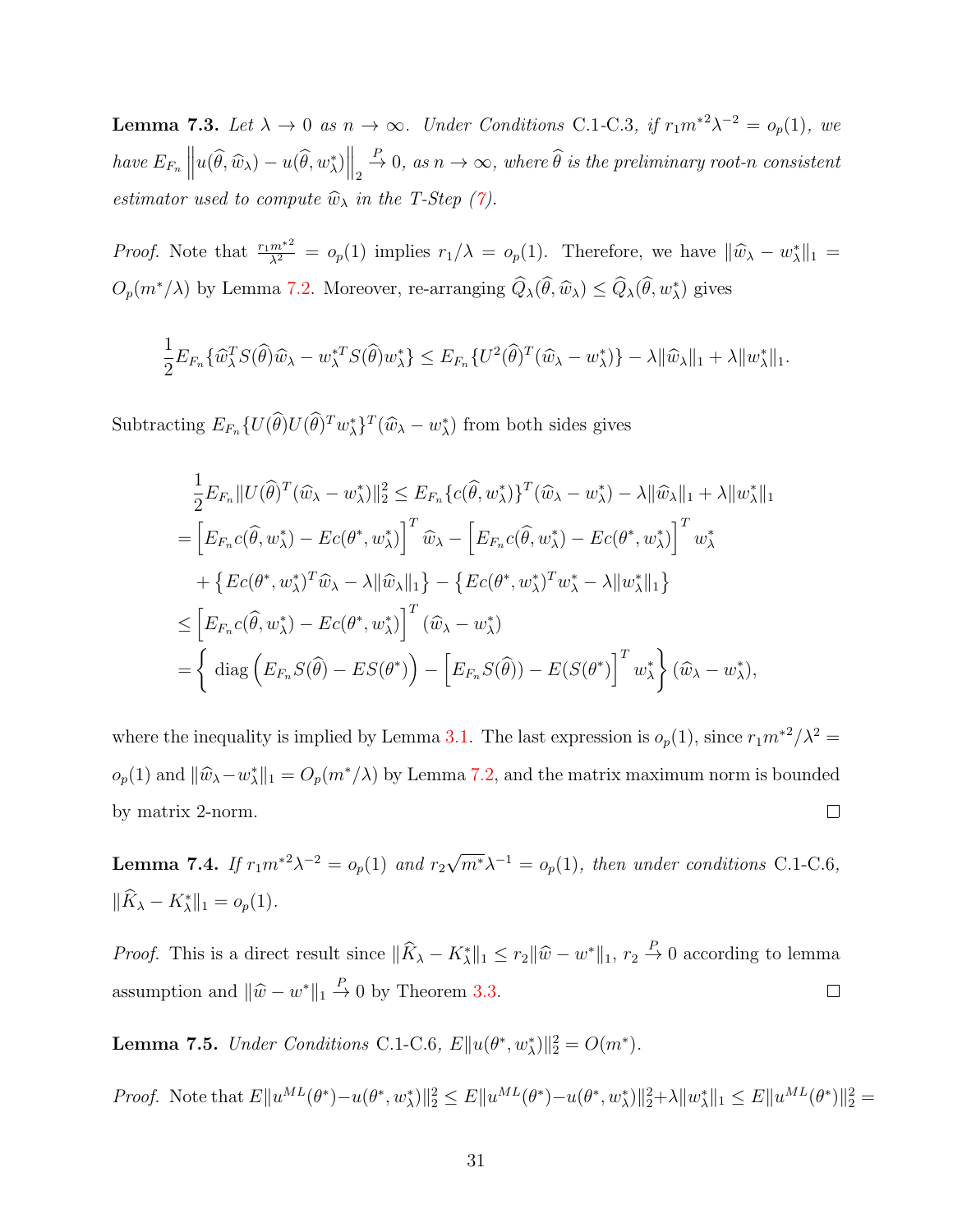$m^*$ . Expanding  $E\|u^{ML}(\theta^*) - u(\theta^*, w^*_\lambda)\|_2^2$  gives

$$
E||u(\theta^*, w^*_{\lambda})||_2^2 \le 2Eu^{ML}(\theta^*)^T u(\theta^*, w^*_{\lambda})
$$
  

$$
\le 2\sqrt{E||u^{ML}(\theta^*)||_2^2 \cdot E||u(\theta^*, w^*_{\lambda})||_2^2} = 2\sqrt{m^*}\sqrt{E||u(\theta^*, w^*_{\lambda})||_2^2}.
$$

Re-arranging gives  $E||u(\theta^*, w^*_{\lambda})||_2^2 \leq 4m^*$ .

<span id="page-31-1"></span>**Lemma 7.6.** Assume Conditions C.1-C.6. For every  $\epsilon > 0$ , we have

$$
\frac{1}{nJ_{\lambda}^{*}}\sum_{i=1}^{n}E\left\{u_{i}(\theta^{*}, w_{\lambda}^{*})^{2}I(|u(\theta^{*}, w_{\lambda}^{*})| \geq \epsilon\sqrt{nJ_{\lambda}^{*}})\right\} \to 0, \quad \text{as } n \to \infty,
$$

where  $u_i(\theta, w) = \sum_{j=1}^m w_j \nabla \log f_j(X_j^{(i)})$  $j^{(i)}$ ;  $\theta$ ) is the composite likelihood score corresponding to the ith observation.

*Proof.* Without loss of generality, assume  $p = 1$ . Recall that  $J_{\lambda}^* = Eu(\theta^*, w_{\lambda}^*)^2$ . For every  $\epsilon > 0$ , and constants  $a, b > 1$  such that  $1/a + 1/b = 1$ 

$$
\frac{1}{nJ_{\lambda}^{*}}\sum_{i=1}^{n} E\left\{u_{i}(\theta^{*}, w_{\lambda}^{*})^{2}I(|u(\theta^{*}, w_{\lambda}^{*})| \geq \epsilon\sqrt{nJ_{\lambda}^{*}})\right\}
$$
\n
$$
=\frac{1}{J_{\lambda}^{*}}E\left\{u_{i}(\theta^{*}, w_{\lambda}^{*})^{2}I(|u(\theta^{*}, w_{\lambda}^{*})| \geq \epsilon\sqrt{nJ_{\lambda}^{*}})\right\}
$$
\n
$$
\leq \frac{1}{J_{\lambda}^{*}}E\left\{|u_{i}(\theta^{*}, w_{\lambda}^{*})|^{2a}\right\} \cdot \left\{\frac{1}{\epsilon^{2}n}\right\}^{\frac{1}{b}} = \frac{(J_{\lambda}^{*})^{a-1}}{(\epsilon^{2}n)^{1/b}},
$$
\n(20)

<span id="page-31-2"></span> $\Box$ 

where the inequality follows by applying Hölder's and Chebyshev's inequalities. By the assumption at the beginning of Section [3](#page-9-0) that  $m^* = o(\log(n))$ , Lemma [7.5](#page-30-2) implies  $J^*_{\lambda} =$  $o(log(n))$ . Hence, [\(20\)](#page-31-2) converges to 0 as  $n \to \infty$ , which proves the desired result.  $\Box$ 

## References

<span id="page-31-0"></span>J. Besag. Spatial interaction and the statistical analysis of lattice systems. Journal of the Royal Statistical Society. Series B (Methodological), pages 192–236, 1974.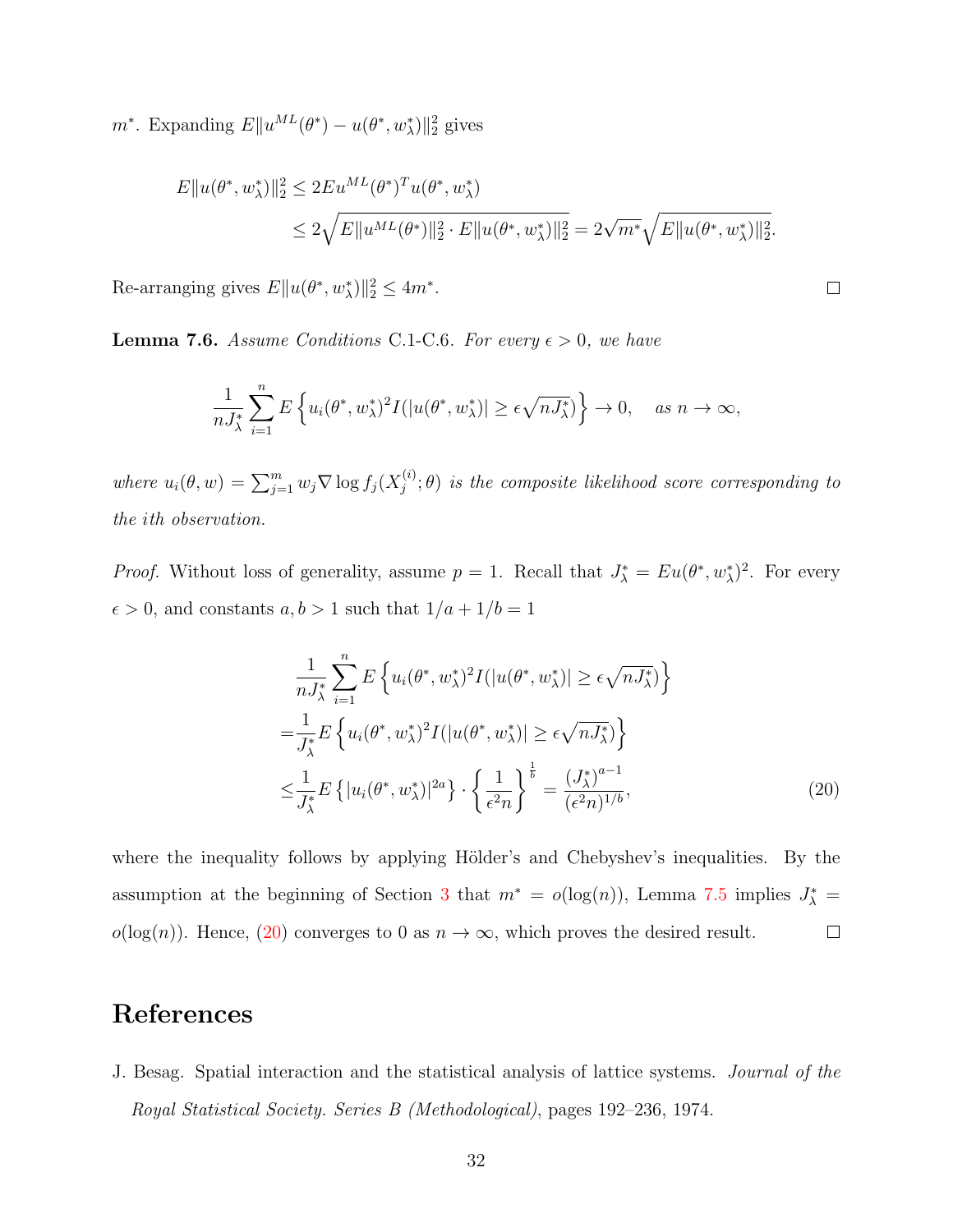- <span id="page-32-9"></span>P. Bühlmann and S. Van De Geer. Statistics for high-dimensional data: methods, theory and applications. Springer Science & Business Media, 2011.
- <span id="page-32-8"></span>T. T. Cai, C.-H. Zhang, H. H. Zhou, et al. Optimal rates of convergence for covariance matrix estimation. The Annals of Statistics, 38(4):2118–2144, 2010.
- <span id="page-32-3"></span>D. R. Cox and N. Reid. A note on pseudolikelihood constructed from marginal densities. Biometrika, 91(3):729–737, 2004.
- <span id="page-32-5"></span>J. V. Dillon and G. Lebanon. Stochastic composite likelihood. Journal of Machine Learning Research, 11(Oct):2597–2633, 2010.
- <span id="page-32-6"></span>B. Efron, T. Hastie, I. Johnstone, R. Tibshirani, et al. Least angle regression. The Annals of statistics, 32(2):407–499, 2004.
- <span id="page-32-4"></span>D. Ferrari and Y. Yang. Maximum lq-likelihood estimation. The Annals of Statistics, 38(2): 753–783, 2010.
- <span id="page-32-0"></span>R. A. Fisher. On the mathematical foundations of theoretical statistics. *Philosophical Trans*actions of the Royal Society of London. Series A, Containing Papers of a Mathematical or Physical Character, pages 309–368, 1922.
- <span id="page-32-10"></span>C. Giraud. Introduction to high-dimensional statistics, volume 138. CRC Press, 2014.
- <span id="page-32-2"></span>C. C. Heyde. Quasi-likelihood and its application: a general approach to optimal parameter estimation. Springer Science & Business Media, 2008.
- <span id="page-32-7"></span>H. W. Kuhn. Nonlinear programming: a historical view. In Traces and Emergence of Nonlinear Programming, pages 393–414. Springer, 2014.
- <span id="page-32-1"></span>B. G. Lindsay. Composite likelihood methods. Contemporary Mathematics, 80(1):221–39, 1988.